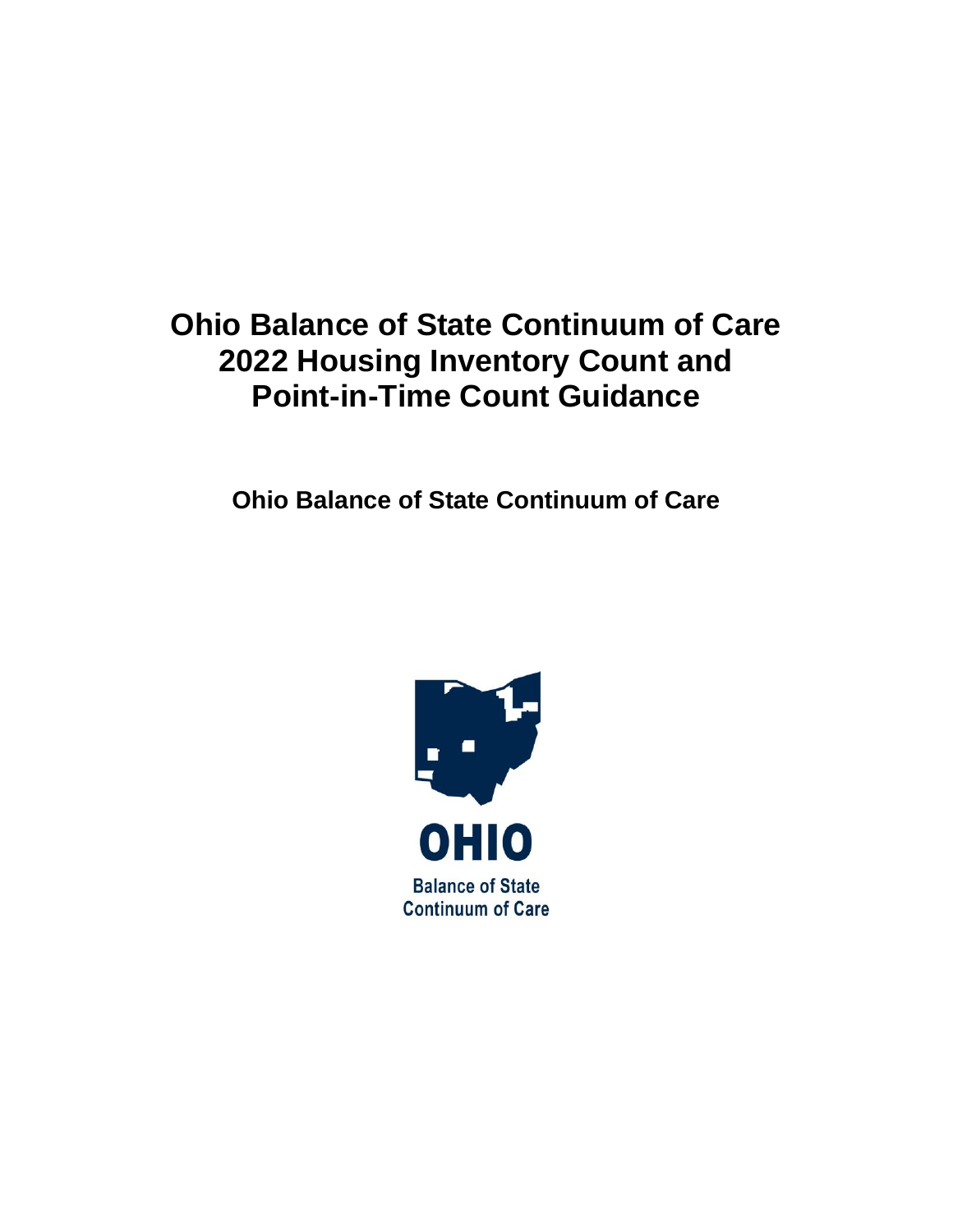# **Table of Contents**

| <b>PART I: OVERVIEW</b>                                           |    |
|-------------------------------------------------------------------|----|
| PURPOSE OF THIS DOCUMENT                                          | 3  |
| <b>BACKGROUND</b>                                                 | 3  |
| HOUSING INVENTORY COUNT (HIC) COMPONENTS                          | 3  |
| POINT-IN-TIME COUNT (PIT) COMPONENTS                              | 4  |
| <b>PART II: DATA COLLECTION PROCESS</b>                           |    |
| OHIO BOSCOC 2022 HIC AND PIT COUNT COLLECTION PROCESS: OVERVIEW   | 5  |
| OHIO BOSCOC 2022 HOUSING INVENTORY COUNT (HIC) COLLECTION PROCESS | 7  |
| OHIO BOSCOC 2022 POINT-IN-TIME COUNT (PIT) COLLECTION PROCESS     | 7  |
| <b>PART III: DATA REPORTING PROCESS</b>                           |    |
| OHIO BOSCOC 2022 HIC AND PIT COUNT REPORTING PROCESS: OVERVIEW    | 8  |
| OHIO BOSCOC 2022 HOUSING INVENTORY COUNT (HIC) REPORTING PROCESS  | 9  |
| OHIO BOSCOC 2022 POINT-IN-TIME COUNT (PIT) REPORTING PROCESS      | 9  |
| <b>APPENDICES</b>                                                 |    |
| APPENDIX A: 2022 HIC AND PIT COUNT TIMELINE                       | 10 |
| APPENDIX B: PROCESS CHARTS FOR HIC AND PIT COUNT                  | 11 |
| <b>APPENDIX C: DEFINITIONS</b>                                    | 17 |

APPENDIX D: HIC AND PIT GUIDANCE FOR NON-COC FUNDED PROJECTS 19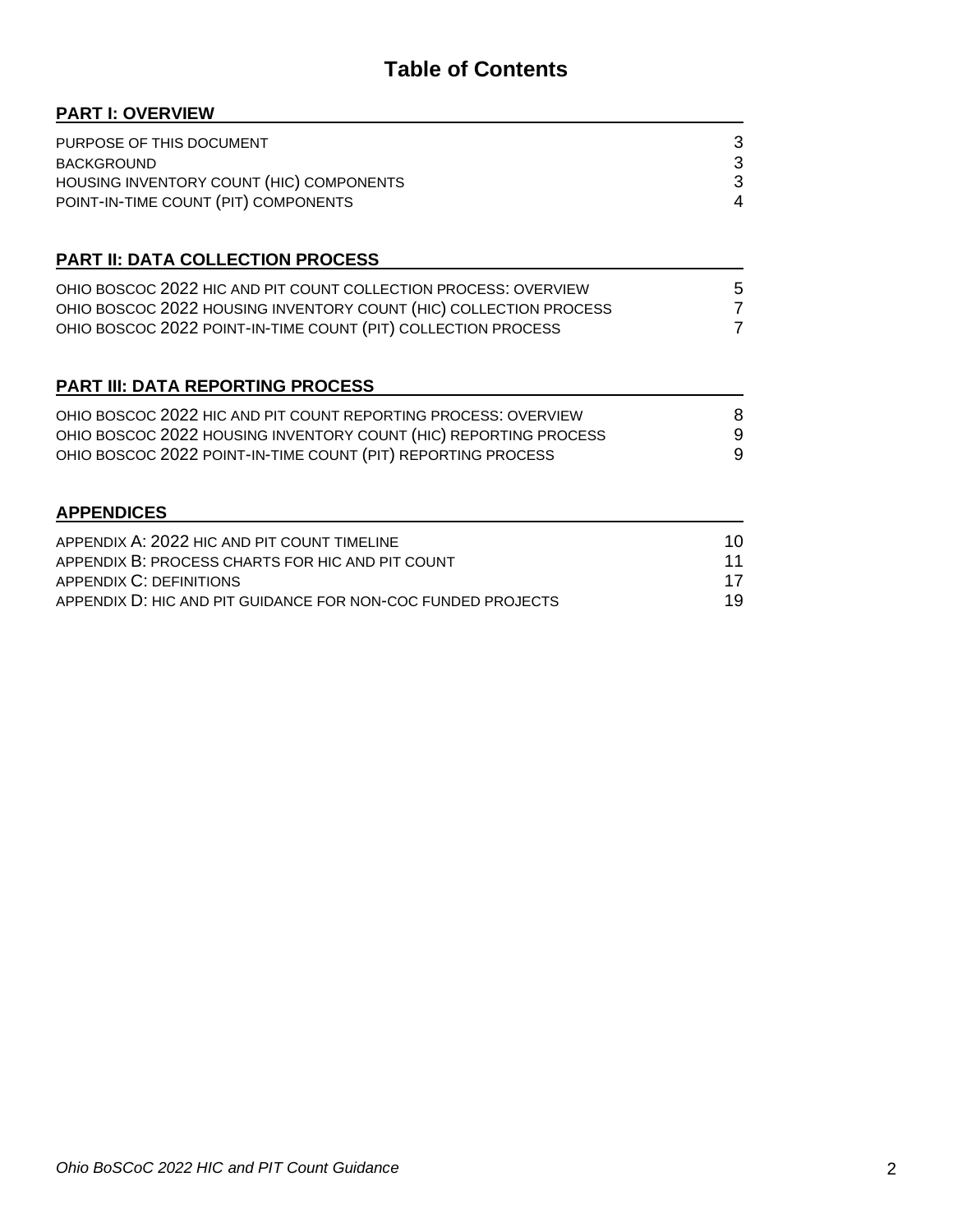# **Part I: Overview**

### **Purpose of This Document \_**

This document serves two primary purposes. First, it outlines Ohio BoSCoC-specific requirements for the 2022 Housing Inventory Count and Point-in-Time Count. These requirements are in addition to those put in place by HUD; all providers/communities must review all applicable HUD guidance on conducting HIC and PIT Counts in addition to this guidance. Second, this document outlines the process for collecting and reporting local HIC/PIT data to the Ohio BoSCoC.

HUD Guidance on conducting HIC/PIT Counts can be found at: [https://www.hudexchange.info/programs/hdx/guides/pit](https://www.hudexchange.info/programs/hdx/guides/pit-hic/#general-pit-guides-and-tools)[hic/#general-pit-guides-and-tools](https://www.hudexchange.info/programs/hdx/guides/pit-hic/#general-pit-guides-and-tools)

This document is comprised of three parts:

- Part I: Overview- General information and components of the Ohio BoSCoC HIC/PIT Count
- Part II: Data Collection Process- Instructions for collecting HIC/PIT data within local communities
- Part III: Data Reporting Process- Instructions for submitting HIC/PIT data to COHHIO

Appendices are also included in order to provide additional information that is relevant to the HIC/PIT process.

### **Background**

The U.S. Department of Housing and Urban Development (HUD) requires counts of sheltered and unsheltered homeless persons for those communities receiving federal funding from the Continuum of Care (CoC) and Emergency Solutions Grant Programs. These are called Point-in-Time Counts (PIT), as they occur on one night during the last ten days of January. While HUD requires that PIT counts occur on at least a biennial basis, the Ohio BoSCoC conducts PIT counts annually.

HUD also requires the annual completion of a Housing Inventory Count (HIC), which provides an overview of a community's homeless program inventory.

Collecting data on the numbers and characteristics of homeless individuals and families as well as homeless services capacity can serve additional purposes over and beyond meeting HUD requirements. Accurate counts offer several benefits including:

- Providing support for local planning efforts by identifying unmet needs and trends in size and characteristics of homeless populations
- Supplying guidance for development of more effective programming and services
- Raising awareness of homelessness
- Enhancing local homeless programs' volunteer base
- Assisting with allocation of resources around local priorities
- Targeting interventions for certain homeless sub-populations
- Opportunity to conduct community outreach, engagement, screening, and triage to identify people experiencing homelessness in need of services
- Identifying community goals
- Assisting in measuring progress toward homelessness reduction goals

## **Housing Inventory Count (HIC) Components**

The HIC includes inventory and capacity information about all programs dedicated to serving homeless persons in a community, regardless of the source of funding. The HIC captures inventory information for the following five program types:

- Emergency Shelters
- Transitional Housing
- Rapid Re-Housing
- Safe Havens
- Permanent Supportive Housing

Only homeless dedicated projects are in the HIC. A project is considered homeless dedicated if:

- The primary intent of the project is to serve homeless persons
- The project verifies homeless status as part of its eligibility determination
- The actual project clients are predominantly homeless

*Ohio BoSCoC 2022 HIC and PIT Count Guidance* 3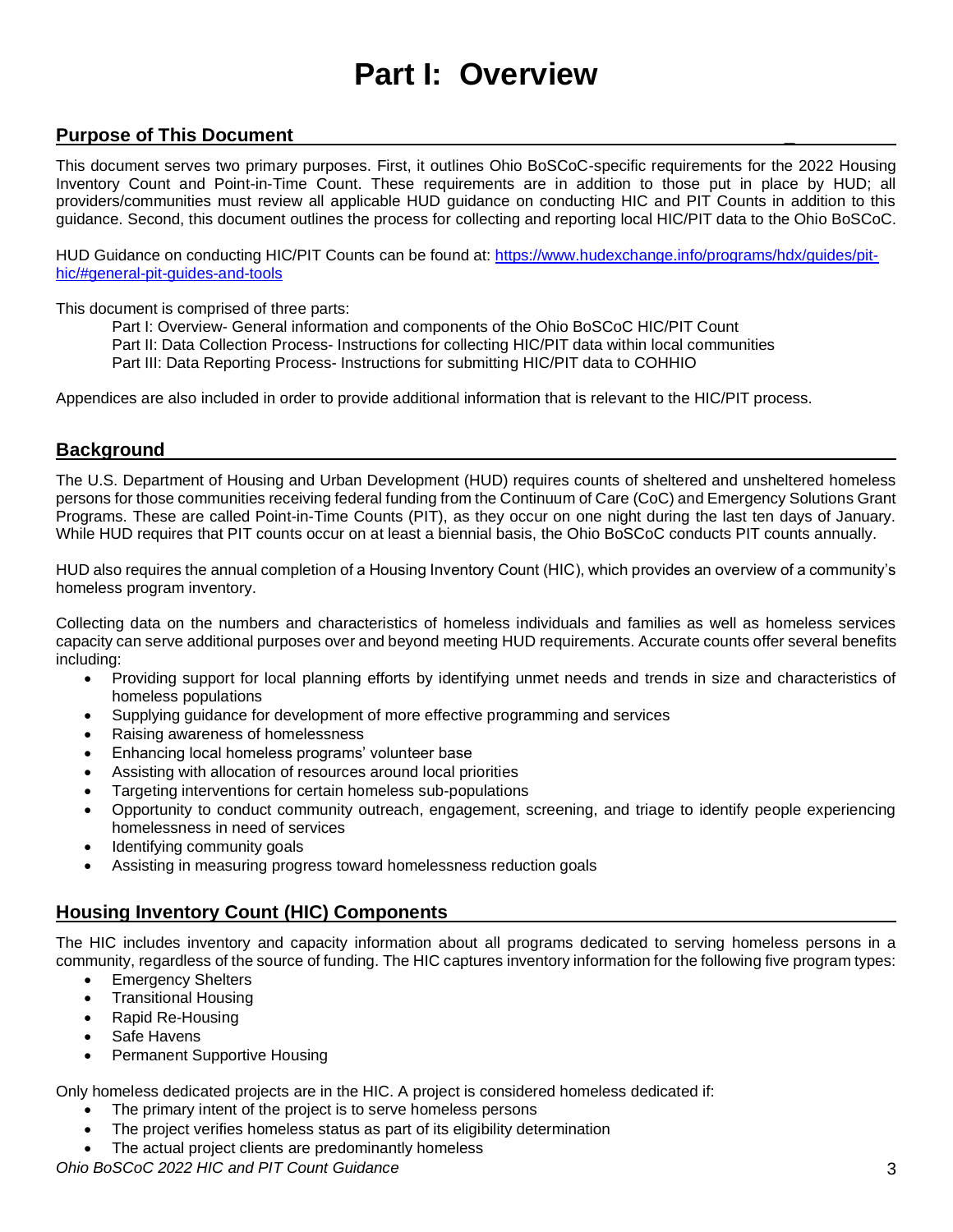The Ohio BoSCoC uses HMIS to generate HIC information for all BoSCoC homeless service providers-this includes providers that currently enter data into HMIS and those that do not. Additional information on collecting and reporting HIC information can be found in the *Part II: Data Collection Process* and *Part III: Data Reporting Process* sections of this document.

## **Point-in-Time Count (PIT) Components**

The PIT Count provides data on the number and characteristics of people who are homeless in a community. Both sheltered and unsheltered persons must be included in the count.

#### **Sheltered Count**

Ohio BoSCoC communities must count all persons who are sleeping in beds designated for homeless persons that are provided by the following program types:

Emergency shelter Transitional housing Safe haven programs

Communities must also count all persons experiencing homelessness who were residing in hotel/motels paid for with public or private funds as well as those persons residing in any extreme weather shelters (also called cold shelters) on the night of the PIT Count.

#### **Unsheltered Count**

Ohio BoSCoC communities specifically identified by Ohio BoSCoC staff must identify and collect information on all persons in the designated areas of their communities who, on the night of the count, are living in a place not designed for or ordinarily used as a regular sleeping accommodation for human beings, including cars, encampments, or abandoned buildings.

#### **Types of Data Collected**

Ohio BoSCoC communities must collect the basic data on unsheltered and sheltered homeless persons that HUD mandates. This does not preclude communities from collecting local-level information on other items they deem important. Following are the basic data CoCs must count at minimum:

#### *For Sheltered and Unsheltered Homeless*

#### *Households with Children*

Number of households with children (and number of persons in those households) in emergency shelters, safe havens, and transitional housing

- o Number of persons under age 18
- o Number of persons age 18 24
- o Number of persons over age 24
- o Numbers by race, ethnicity, and gender

#### *Households without Children*

Number of households without children (and number of persons in those households) in emergency shelters, safe havens, and transitional housing

- o Number of persons under age 18
- o Number of persons age  $18 24$
- o Number of persons over age 24
- o Numbers by race, ethnicity, and gender

#### *Youth Households*

Number of households with only children (and number of persons in those households) in emergency shelters, safe havens, and transitional housing

- o Number of parenting youth households
	- Number of parenting youth under age 18
	- Number of parenting youth 18-24
	- Number of children with parenting youth (children under age 18 with parents under 25)
- o Number of unaccompanied youth households
	- Number unaccompanied youth under age 18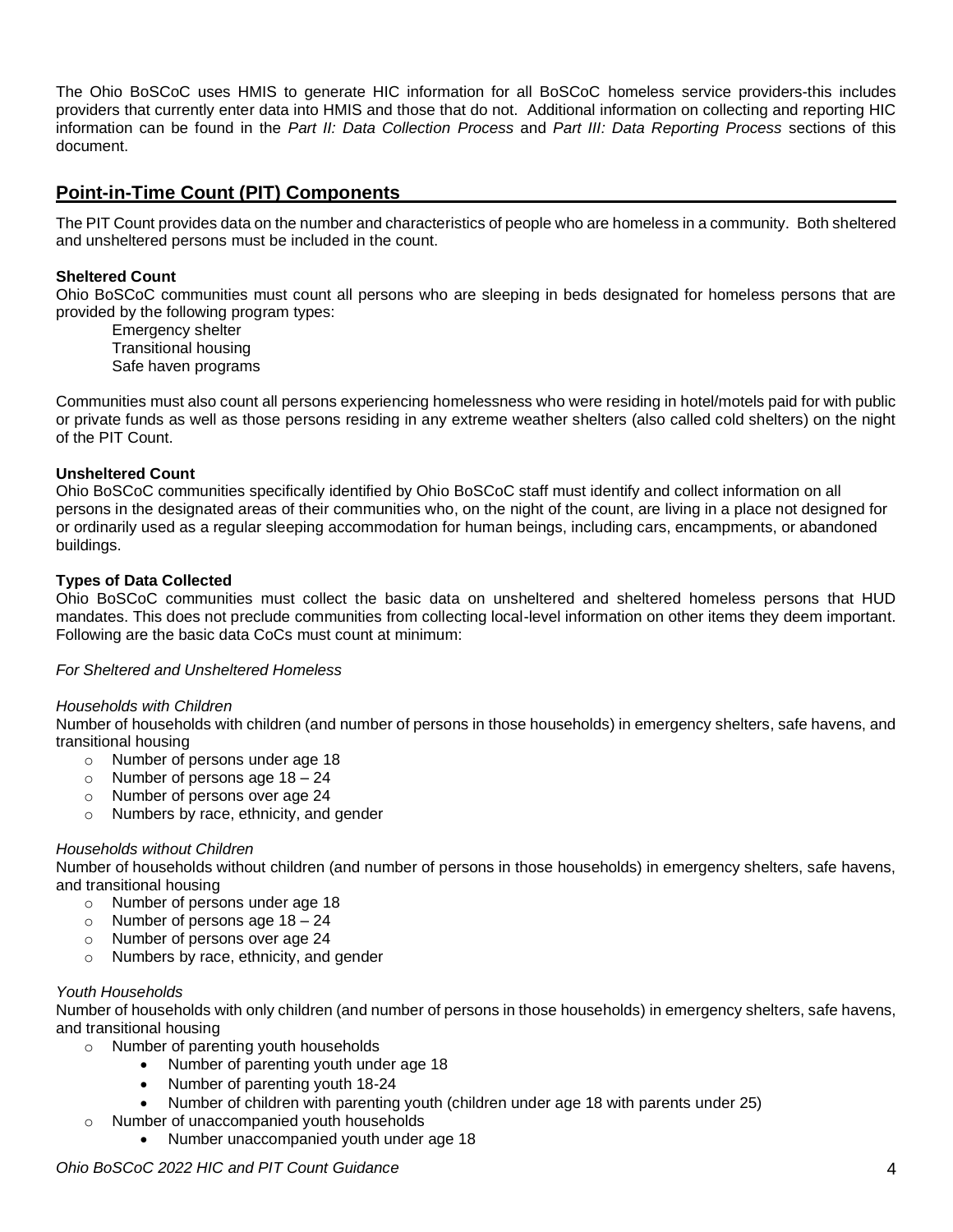- Number unaccompanied youth age 18-24
- o Numbers by race, ethnicity, and gender

#### *Veteran Households with Children*

Number of households with children (and number of persons in those households) in emergency shelters and transitional housing

- o Number of persons under age 18
- o Number of persons age  $18 24$
- o Number of persons over age 24
- o Numbers by race, ethnicity, and gender

#### *Veteran Households without Children*

Number of households without children (and number of persons in those households) in emergency shelters, safe havens, and transitional housing

- o Number of persons age  $18 24$
- o Number of persons over age 24
- o Numbers by race, ethnicity, and gender

Number of adults who are chronically homeless

Number of families (and number of persons in those households) who are chronically homeless

Number of adults (including veterans) who are:

- o Seriously mentally ill
- o Chronic substance abusers
- o Persons with HIV/AIDS
- o Victims of domestic violence

The Ohio BoSCoC uses HMIS to generate sheltered PIT Count information, and will use the *Counting Us* app to collect and generate Unsheltered PIT Count information for those in designated areas that are found staying in a place not meant for human habitation. Additional information on collecting and reporting PIT information can be found in the *Part II: Data Collection Process* and *Part III: Data Reporting Process* sections of this document.

# **Part II: Data Collection Process**

## **Ohio BoSCoC 2022 HIC and PIT Count Collection Process: Overview**

#### **Conducting HIC/PIT Counts**

Ohio BoSCoC communities must conduct a HIC and PIT Count in 2022. The date of the Ohio BoSCoC HIC and PIT Count is **Tuesday, January 25, 2022 (Tuesday, February 22, 2022)**

Each Ohio BoSCoC county required to conduct an unsheltered count, and all Ohio BoSCoC shelter providers must conduct their counts between the hours of **8:00pm on January 25, 2022 February 22, 2022 and 6:00am January 26, 2022 February 23, 2022** (service-based counts may be done on the days following). All collected HIC and PIT data and processes must be reported to CoC staff at COHHIO via the process outlined in this document.

#### **Geographic-Based Sampling**

For the 2022 PIT Count, the Ohio BoSCoC has contracted with Simtech Solutions to use geographic sampling and enumeration to provide a more accurate picture of unsheltered homelessness in our CoC. The geographic-based sampling approach involves conducting unsheltered PIT counts in a select number of census tracts within select counties on the night of the PIT Count. These select locations are known as high and low probability census tracts. Simtech Solutions staff will then generate the CoC-wide unsheltered PIT data from those sample data sets.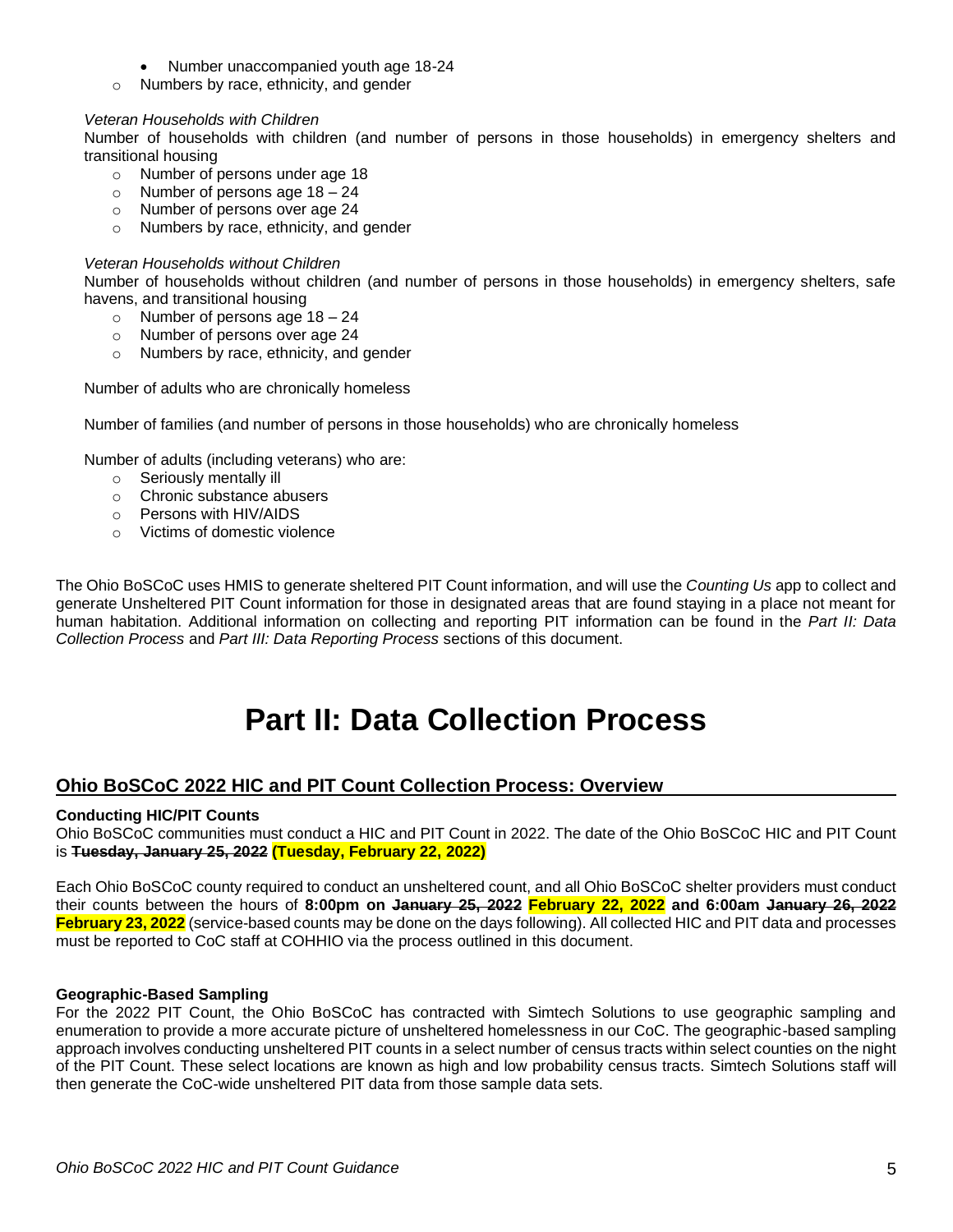#### **Known Locations Survey**

In order to determine high and low probability census tracts within the Ohio BoSCoC, County Contacts are asked to submit Known Locations Surveys within the Counting Us app to indicate where they believe they will find people experiencing unsheltered homelessness on the night of the PIT count. If no locations are known in the community, no data should be entered. All Known Locations Survey's should be submitted into the Counting Us app by COB on Friday, December 10<sup>th</sup>, 2021.

#### *Counting Us* **Mobile App**

The Ohio BoSCoC is also using the mobile app available through Simtech Solutions to collect data for the unsheltered count and the sheltered count for non-HMIS providers during the 2022 Point in Time Count. The app is called *Counting Us*.

#### *Counting Us* **Mobile App Process**

If chosen as one of the geographic areas to complete an unsheltered PIT count, the unsheltered count takes place much the same as previous years including using in-person interviews and observations to collect and report information about people experiencing unsheltered homelessness on the PIT night. The primary difference is instead of using paper forms to collect data, enumerators will download the *Counting Us* mobile app on a smartphone or tablet and enter survey responses into the app. If a volunteer is conducting a survey in an area without internet or data, the app will store the information until internet access is available. In addition to collecting client demographic data, the app also includes GPS capabilities which can help record the location of where that person/household was found to ensure proper follow-up in the days after the PIT count.

Additionally, Sheltered PIT data for non-HMIS participating providers will be entered into the *Counting Us* app by staff using the mobile app or a web browser. 100% of non-HMIS participating homeless dedicated providers (ES and TH) will enter PIT count survey results into the mobile app. No sampling approaches will be used for the sheltered PIT count

#### **Ohio BoSCoC Use of HMIS and** *Counting Us* **Mobile App for HIC and PIT**

The Ohio BoSCoC uses HMIS and the *Counting Us* app to compile and report on all HIC and PIT information:

- All HIC information is currently housed in HMIS. This data is then reported to HUD through the Homeless Data Exchange.
- Sheltered PIT data for HMIS participating providers is currently housed in HMIS and is reported to HUD through the Homeless Data Exchange. Providers can check their data at any time using HMIS, R minor, and R minor elevated.
- Sheltered PIT data for non-HMIS participating providers is entered into the *Counting Us* app by program staff using the information provided in the *Counting Us* app. This data is reported to HUD through the Homeless Data Exchange.
- Unsheltered PIT data collected during the PIT Count is entered into the *Counting Us* app directly by enumerators and/or County Contacts on the night of the PIT. This data is reported to HUD through the Homeless Data Exchange.

Since all sheltered PIT data for HMIS participating providers is generated out of HMIS, it is critical that provider and client level data be accurate at all times. In advance of the sheltered PIT data being pulled from HMIS on February 8, 2022, HMIS participating providers should run their own reports and review their data to make sure the sheltered PIT data and bed inventory information are accurate before the HIC/PIT Count date. Most importantly, providers should run the Entry/Exit Report a few days prior to the PIT Count date and after the PIT Count date. This report will help providers identify any old clients for whom an exit date was not entered and/or identify clients for whom data was not entered in a timely fashion. Any questions about how to use this report to help ensure HMIS data quality can contact the COHHIO HMIS team at hmis@cohhio.org.

#### **HIC/PIT County Contact**

One primary HIC/PIT County Contact must be identified for each county (or region, if planning and counting efforts have been organized regionally) and their contact information shared with CoC staff at ohiobosco[c@cohhio.org](mailto:ericamulryan@cohhio.org) by October 22, 2021. The HIC/PIT County Contact is responsible for the following:

- Serves as the primary contact for all 2022 HIC/PIT correspondence
- Verifies housing inventory information for non-HMIS participating projects and ensures any necessary HIC changes are reported to CoC staff by the deadline
- Oversees accurate and complete Unsheltered and non-HMIS participating shelter provider data collection into the *Counting Us* app on the night of the PIT.
	- o **Failure to submit HIC/PIT data could jeopardize CoC funding for an entire county or region.**

Email correspondence for the 2022 HIC/PIT Count should be directed to CoC staff at ohiobosco[c@cohhio.org.](mailto:ericamulryan@cohhio.org)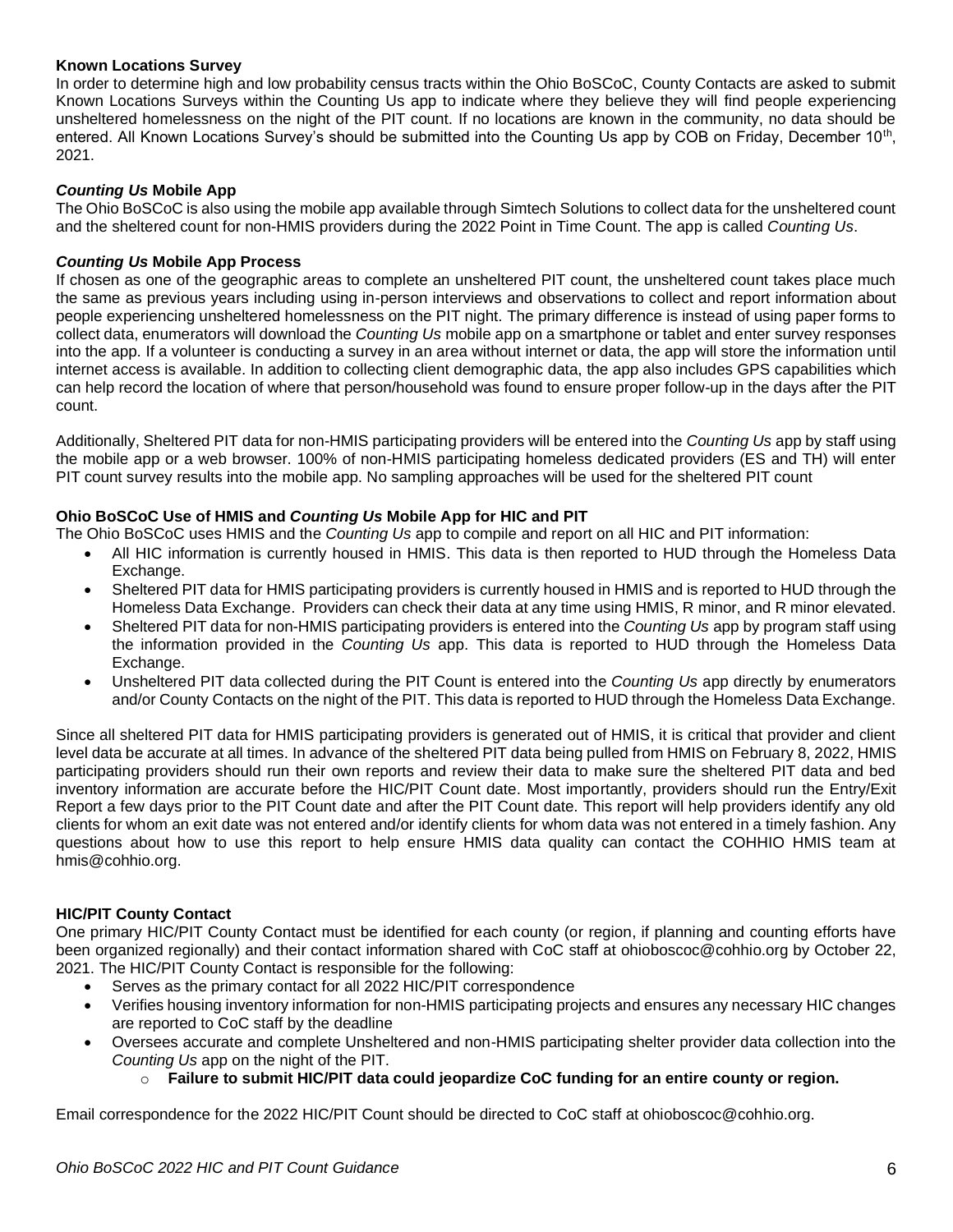#### **Ohio BoSCoC Housing Inventory Chart Verification Report**

Every county is responsible for providing accurate, updated housing inventory information to COHHIO. This process involves two steps:

#### **1. For HMIS participating providers:**

- Projects with changes in housing inventory:
	- All projects that have experienced any changes in capacity, name, target population, and/or funding, or are expecting to experience a change in the coming months, should inform COHHIO of those changes via email by January 10, 2022. Specifically, any changes should be emailed to ohioboscoc@cohhio.org.
- Projects with no changes to housing inventory:
	- No action needed
- Projects with utilization issues:

Throughout December, COHHIO will identify projects where bed and unit utilization indicate a possible misalignment with that project's housing inventory. CoC staff will contact providers directly to ensure correct project inventory is reflected in HMIS and in the HIC.

- **2. For non-HMIS participating providers:**
	- Staring in December, HIC/PIT County Contacts must verify program inventory information for all non-HMIS participating providers in their region/county. Any inventory changes must be reported to the CoC team at COHHIO by January 10, 2022 via ohioboscoc@cohhio.org.

### **Ohio BoSCoC 2022 Point-in-Time (PIT) Count Collection Process**

#### **Date of the Counts**

The Ohio BoSCoC PIT Count will occur on **Tuesday, January 25, 2022 February 22, 2022**. Ohio BoSCoC communities must conduct their sheltered (for non-HMIS participating providers) and unsheltered (for specifically designated census tract areas) PIT Counts between **8:00pm on the night of January 25, 2022 February 22, 2022 and 6:00am** the following morning.



#### **PIT Data Collection Methods and Procedures**

All Ohio BoSCoC communities must use the following methods for collecting sheltered and unsheltered data and must use the *Counting Us* mobile app (paper data collection tools provided by COHHIO may be used only as an absolute last resort).

#### **For sheltered homeless**

- HMIS data:
	- All homeless dedicated projects participating in HMIS should check [Rminor\\_elevated](https://ohiobalanceofstatecoc.shinyapps.io/Rminor_elevated/) to ensure all clients have entry and exit dates entered
		- Specifically, providers should check the Client Count tab and the Provider-level Data Quality tab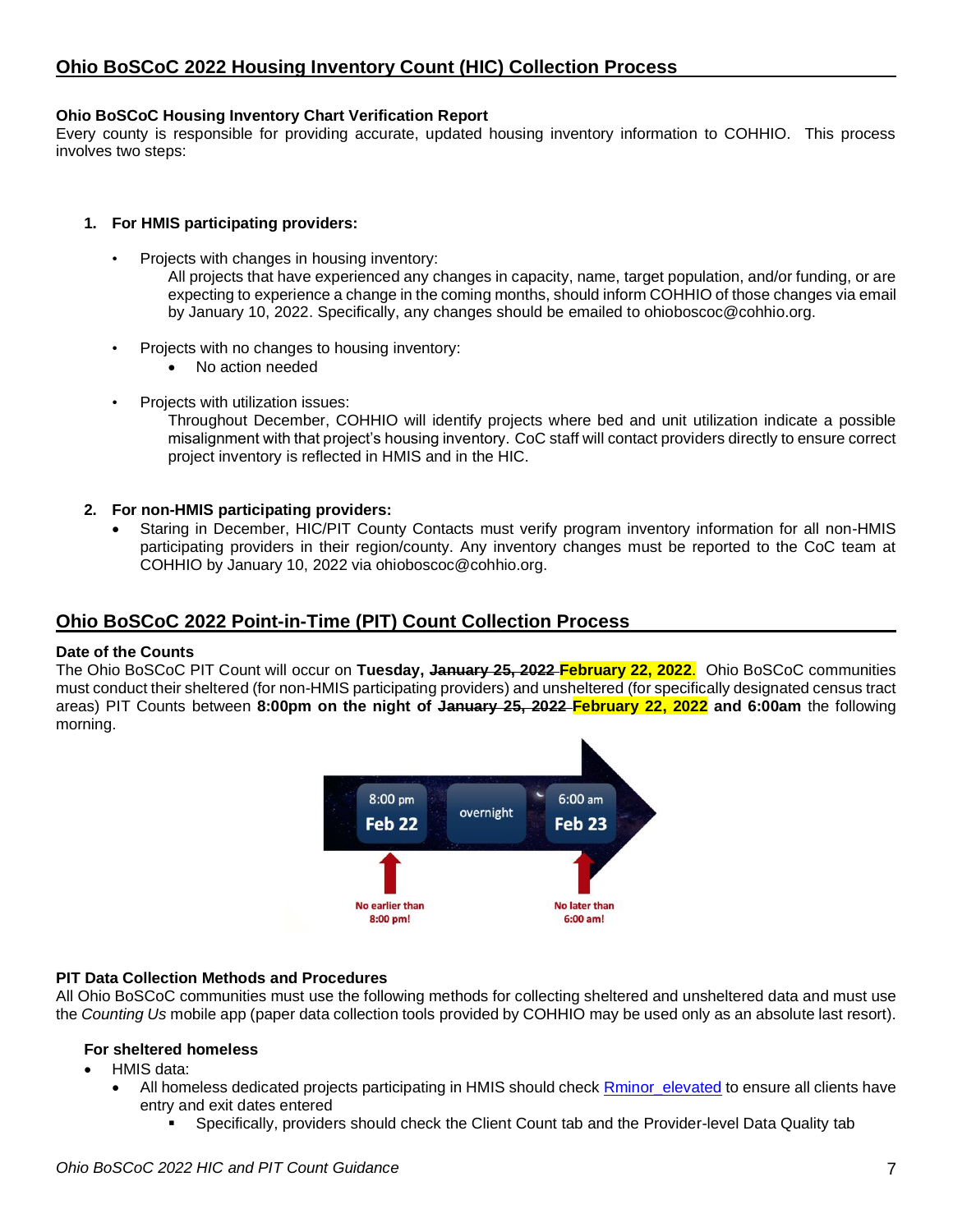- COHHIO HMIS staff will pull sheltered data for all HMIS participating projects and consult with providers as necessary concerning any data issues.
- Homeless Service Provider Surveys:
	- All homeless dedicated projects not participating in HMIS must provide all required population and subpopulations data for all persons in their projects during the PIT Count. These projects must use the *Sheltered Survey 2022* option in the *Counting Us* app to collect data on each person in their project during the PIT Count and must submit the completed data directly into the *Counting Us* app. No paper forms should be mailed to COHHIO.

#### **For unsheltered homeless**

- Street Count/Public Places Count:
	- Enumerators conduct unsheltered counts only in designated census tract areas in Ohio BoSCoC counties.
	- All unsheltered people encountered within the designated census tract areas should be interviewed using the OH BoS – 2022 Unsheltered Homeless Survey in the *Counting Us app* to collect all required data. If a person refuses to provide information or is otherwise not able to be engaged, enumerators should use the *OH BoS – 2022 Unsheltered Homeless Person Observation Tally option in the Counting Us app.*

#### *AND*

- Service-Based Screening/Interview:
	- In the days after the PIT Count, Ohio BoSCoC communities may conduct service-based counts in relevant locations (e.g., meal sites, foodbanks, etc.) in order to identify any people who were unsheltered on the night of the PIT Count but who were not already counted. Communities must use the *Unsheltered Homeless Person Survey* in the *Counting Us app* to collect data on those persons.
	- Only communities who contact Ohio BoSCoC staff of their intent to conduct a service-based count will be allowed to collect data in the days following the count.
		- To contact Ohio BoSCoC staff, email hannahbasting@cohhio.org, or ohioboscoc@cohhio.org.

Unsheltered PIT data and non-HMIS participating sheltered PIT count survey data must be submitted directly into the *Counting Us* app by the enumerators doing the interview, or by the local HIC/PIT County Contact. Details about submitting the completed forms can be found in Part III of this document.

#### **Data Collection Tools**

All BoSCoC communities MUST use the *Counting Us* app to collect and submit unsheltered and non-HMIS participating data. The app can be found at [https://counting.us/.](https://counting.us/) Or by going to Google Play or iTunes to download the *Counting Us* app directly to a mobile device.

# **Part III: Data Reporting Process**

### **Ohio BoSCoC 2022 HIC and PIT Count Reporting Process: Overview**

Communities are responsible for submitting HIC and PIT data using the processes outlined in this section. All reports and tools/forms for the HIC are due to COHHIO no later than January 10, 2022, and all survey data for the PIT must be entered into the *Counting Us* app no later than February 7, 2022.

#### **Responsibilities of the HIC/PIT Count Contact**

The designated HIC/PIT County Contact serves as the primary contact for all 2022 HIC/PIT correspondence and is responsible for collecting and submitting the non-HMIS participating *Housing Inventory Count Verification Report* directly to COHHIO. This person will also certify the accuracy of the final submitted HIC and PIT data.

#### **Responsibilities of local providers**

HMIS participating providers are responsible for notifying CoC staff at ohioboscoc@cohhio.org if they have HIC changes to report. All PIT Count survey data should be submitted directly into the *Counting Us* app.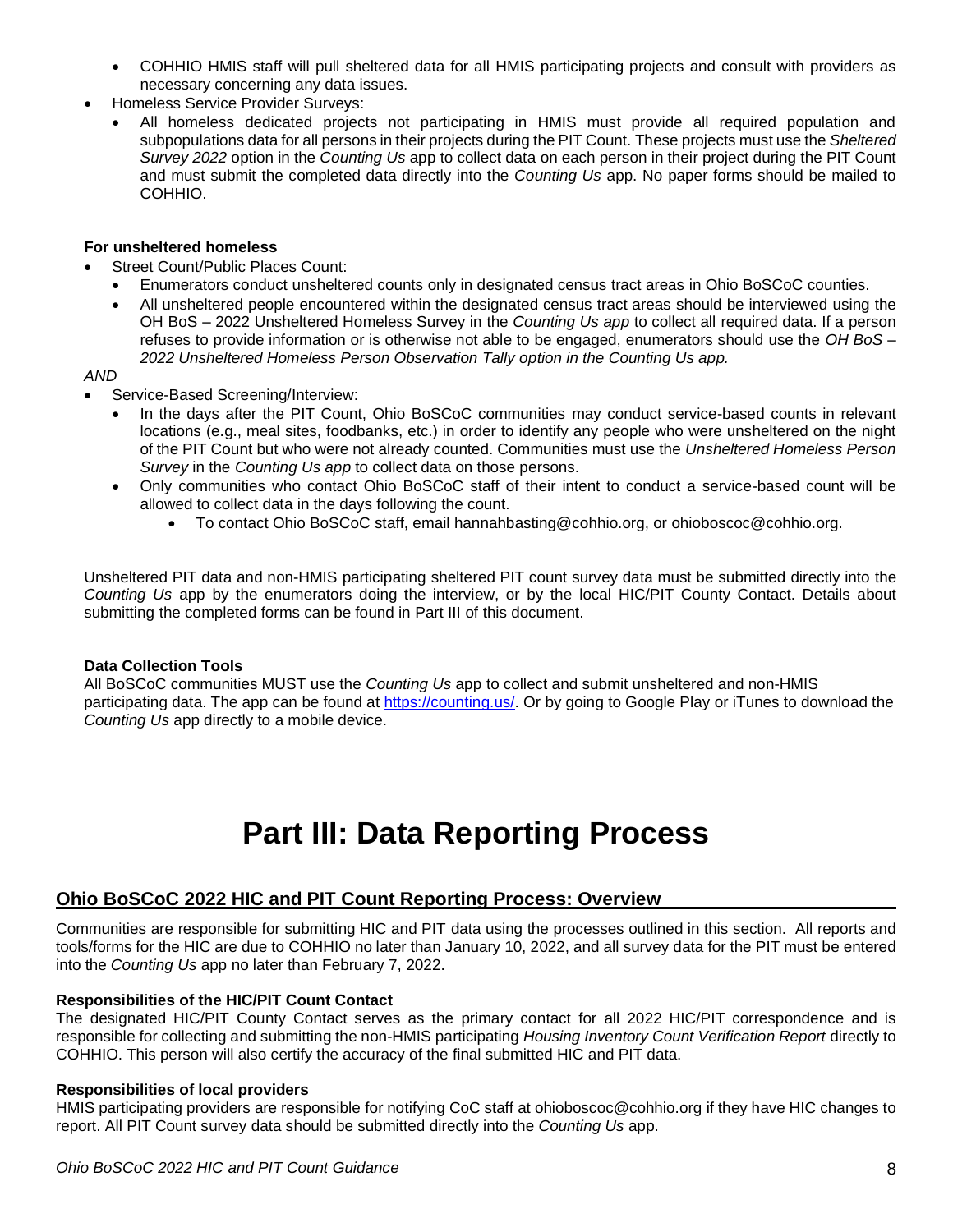# **Ohio BoSCoC 2022 Housing Inventory Count (HIC) Reporting Process**

HIC data must be submitted using the following procedures:

#### **For HMIS participating providers:**

• Providers needing to report updates to project inventory must notify CoC of the changes no later than January 10, 2022.

#### **For non-HMIS participating providers:**

• The Ohio BoSCoC HIC/PIT County Contact must notify CoC staff of any needed changes to project invientory no later than January 10, 2022.

COHHIO staff will review project inventory information and contact the HIC/PIT County Contact or HMIS Administrator with any questions. HIC information will be updated in HMIS before COHHIO submits the data to HUD.

## **Ohio BoSCoC 2022 Point-in-Time (PIT) Count Reporting Process**

PIT data must be submitted using the following procedures:

- All *Unsheltered PIT Count survey data* for specified census tracts is submitted via the *Counting Us* app
- A non-HMIS participating providers submit sheltered PIT Count survey data via the *Counting Us* app*,*
- The Ohio BoSCoC HIC/PIT County Contact must ensure all data is submitted no later than February 7, 2022.
- No paper forms of any kind should be mailed to COHHIO.

Upon receipt of survey data in the *Counting Us* app, COHHIO staff will review the information and contact the HIC/PIT County Contact with any questions.

The CoC team will work with the Simtech Solutions staff to generate the CoC's PIT Count data for submission to HUD.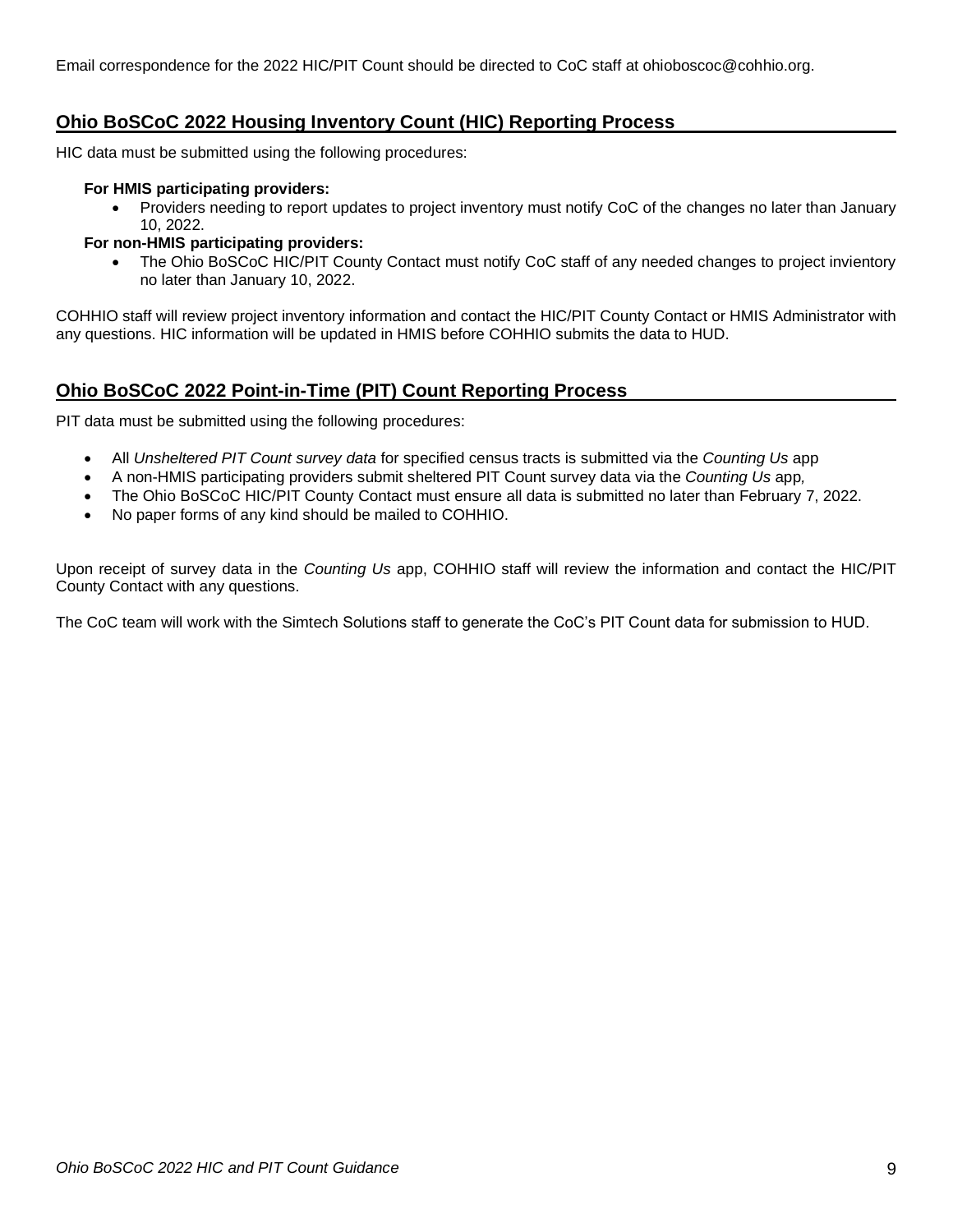# **APPENDIX A: Timeline**

# **Ohio BoSCoC 2022 HIC and PIT Count: Timeline**

| October 22, 2021                            | Ohio BoSCoC HIC/PIT County Contacts for each county identified and reported to CoC staff.<br>Email ohioboscoc@cohhio.org with contact name and info                                                                                                                                              |
|---------------------------------------------|--------------------------------------------------------------------------------------------------------------------------------------------------------------------------------------------------------------------------------------------------------------------------------------------------|
| November 18, 2021                           | Ohio BoSCoC 2022 HIC & PIT Count Training Webinar- Overview                                                                                                                                                                                                                                      |
| December 2, 2021                            | Ohio BoSCoC 2022 Housing Inventory Count (HIC) Training                                                                                                                                                                                                                                          |
| December, 2021                              | COHHIO publishes list of housing inventory information. Providers and County Contacts<br>should check to verify accuracy of data                                                                                                                                                                 |
| December 10, 2021                           | County Contacts must enter any Known Locations Surveys into Counting Us app<br>$\bullet$                                                                                                                                                                                                         |
| December 16, 2021                           | Ohio BoSCoC 2022 PIT Count Planning for Communities<br>٠                                                                                                                                                                                                                                         |
| By January 10, 2022                         | HIC/PIT County Contact submits the final updates to housing inventory for non-HMIS<br>$\bullet$<br>participating providers to COHHIO.<br>HMIS Agency Administrator submits final updates to housing inventory for their project(s)<br>$\bullet$<br>to COHHIO.<br>Email to: ohioboscoc@cohhio.org |
| February 18, 2022                           | HMIS providers should check Rme Current Clients tab and Provider-level Data Quality for<br>accuracy                                                                                                                                                                                              |
| <b>February 22, 2022</b><br>8:00pm - 6:00am | Ohio BoSCoC 2022 HIC and PIT Count<br>Select communities conduct Street Count in designated census tracts and non-HMIS<br>providers conduct Sheltered Count                                                                                                                                      |
| February 23 - March 1,<br>2022              | Communities with high and/or low probability census tracts may conduct<br>service-based count (must notify CoC staff of intent to conduct service-based count)                                                                                                                                   |
| February 25, 2022                           | HMIS providers should check Rme Current Clients tab and Provider-level Data Quality for<br>accuracy of clients on the night of February 22nd                                                                                                                                                     |
| <b>By March 8, 2022</b>                     | HIC/PIT County Contact ensures all Unsheltered Count Forms collected in designated areas,<br>Unsheltered Observation Count Forms collected in designated areas, and Sheltered Count<br>Forms for non-HMIS participating providers are submitted in the Counting Us app.                          |
| March 8, 2022                               | COHHIO HMIS Data Pull (for February 22) for sheltered homeless PIT data for HMIS<br>participating providers                                                                                                                                                                                      |
| May 2022 (date TBD)                         | COHHIO/ODOD submit Ohio BoSCoC HIC and PIT data to HUD via HDX                                                                                                                                                                                                                                   |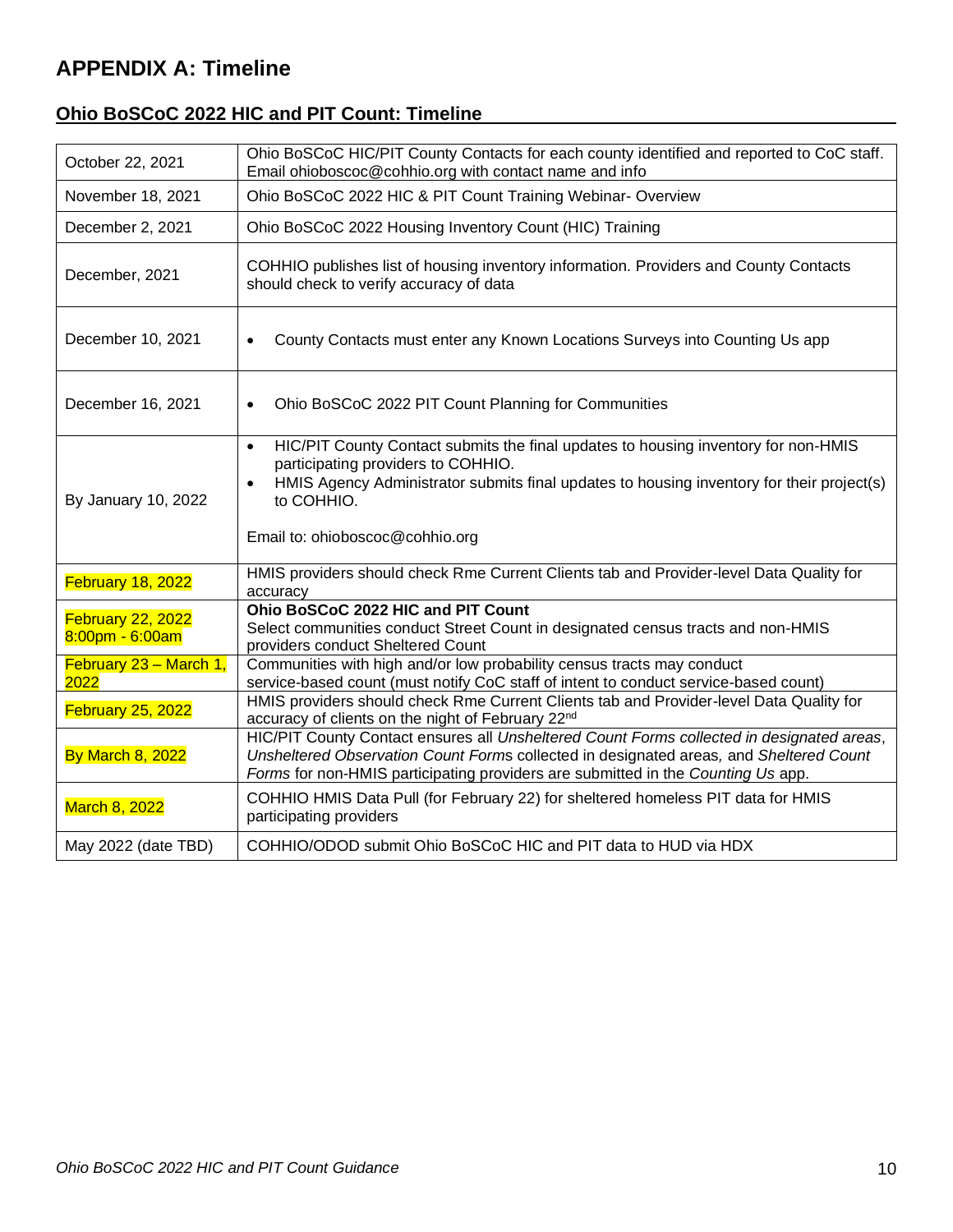# **APPENDIX B: Process Charts for HIC and PIT Counts**

The following process charts are included to assist communities in planning and conducting the 2022 Ohio BoSCoC HIC and PIT Count. Each chart contains a brief step-by-step guide for completing required activities and includes critical deadlines. Checkboxes next to each item can be used for keeping track of completed tasks. Communities should refer to Part II and Part III of this document for detailed explanations of the procedures outlined in these charts.

Process charts are provided for the following activities:

- Housing Inventory Count for non-HMIS participating providers
- Housing Inventory Count for HMIS participating providers
- Unsheltered PIT Count
- Sheltered PIT Count for HMIS participating providers
- Sheltered PIT Count for non-HMIS participating providers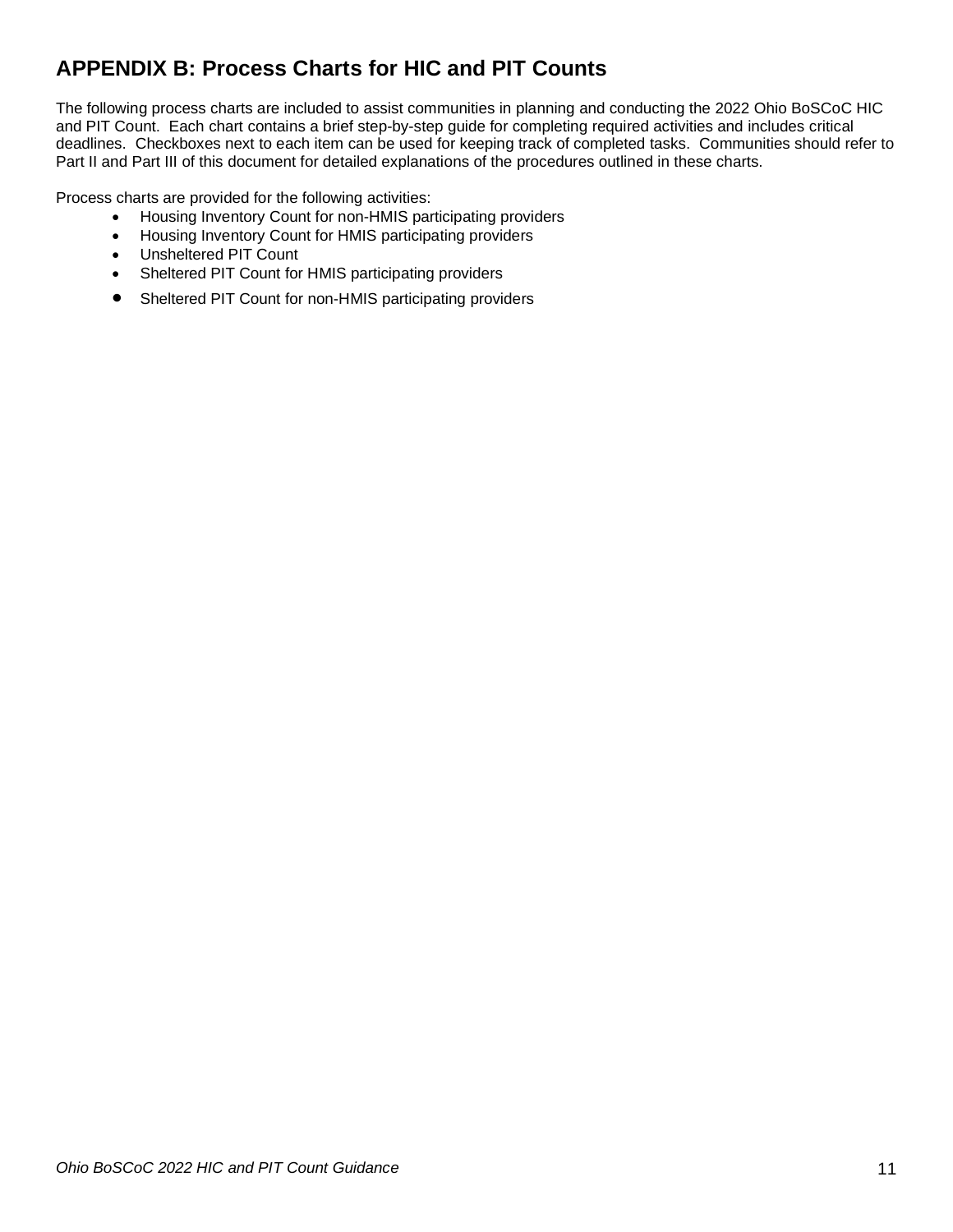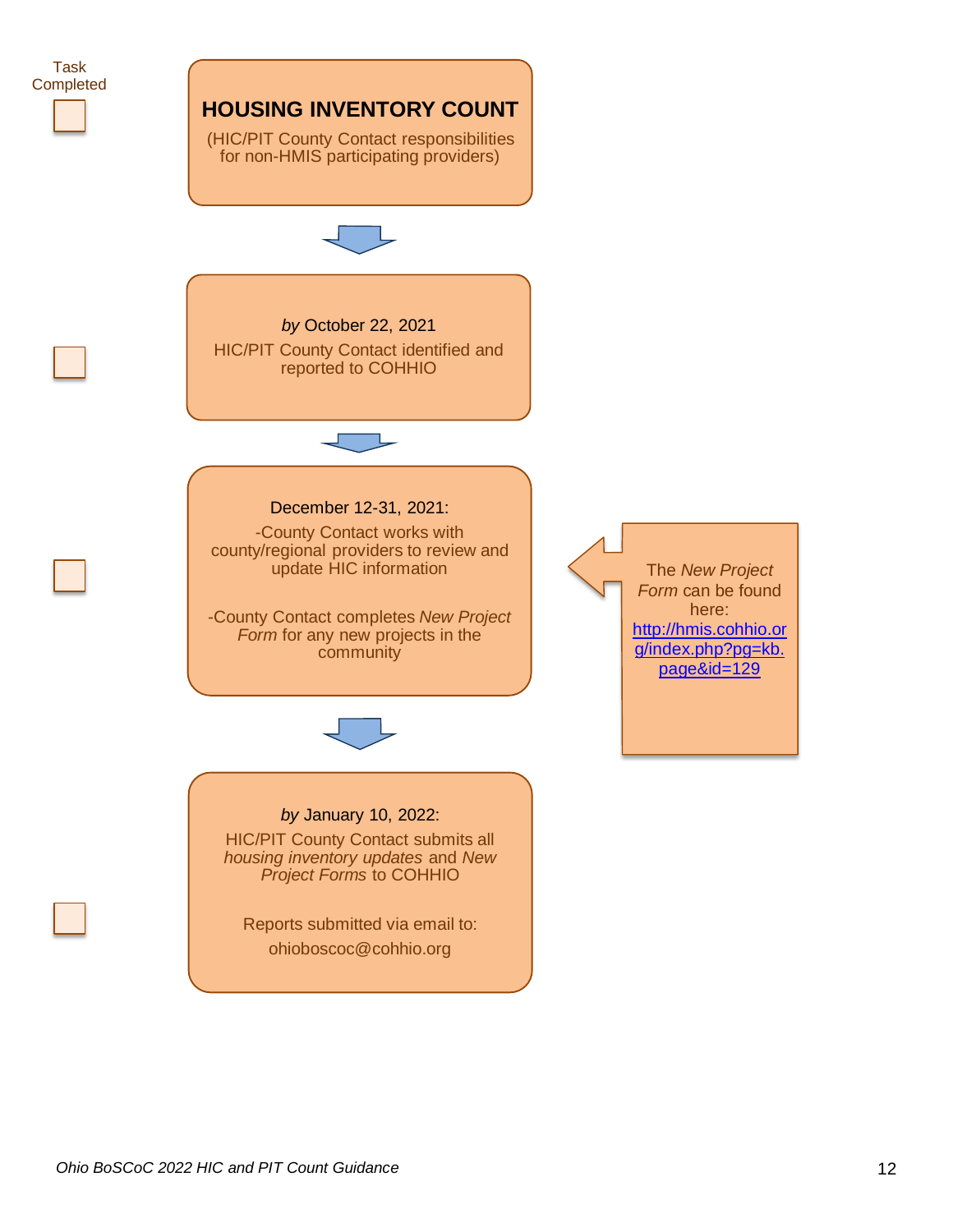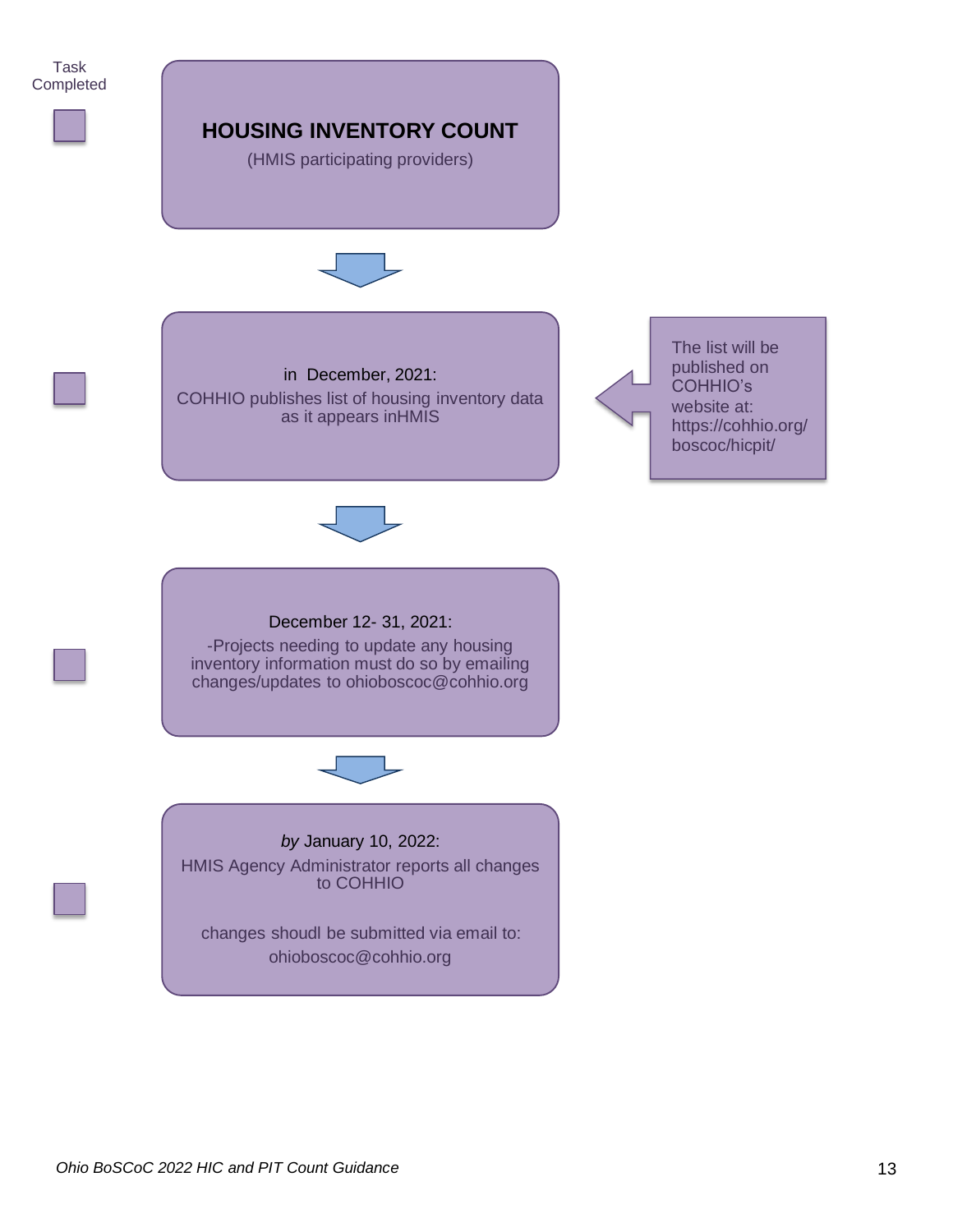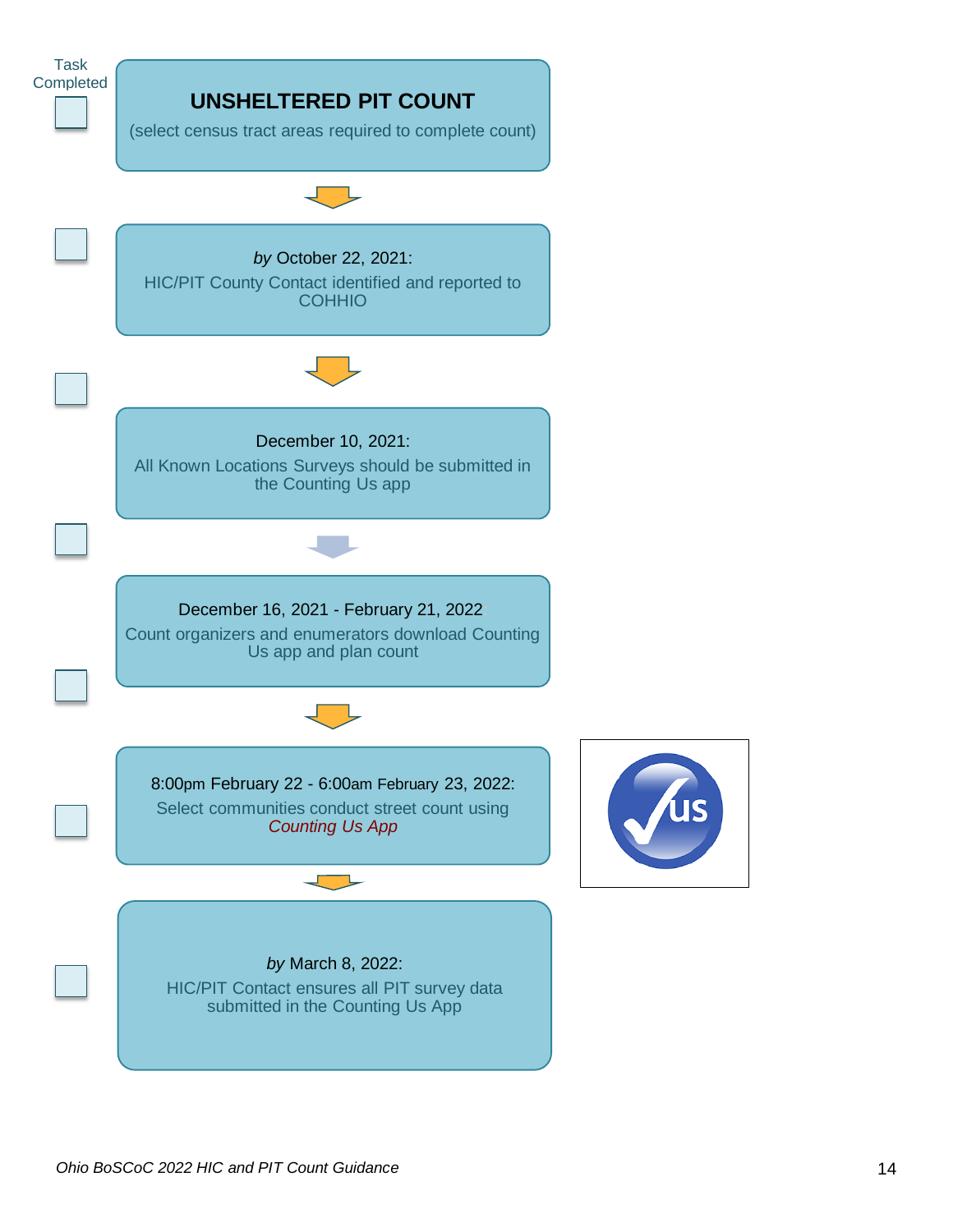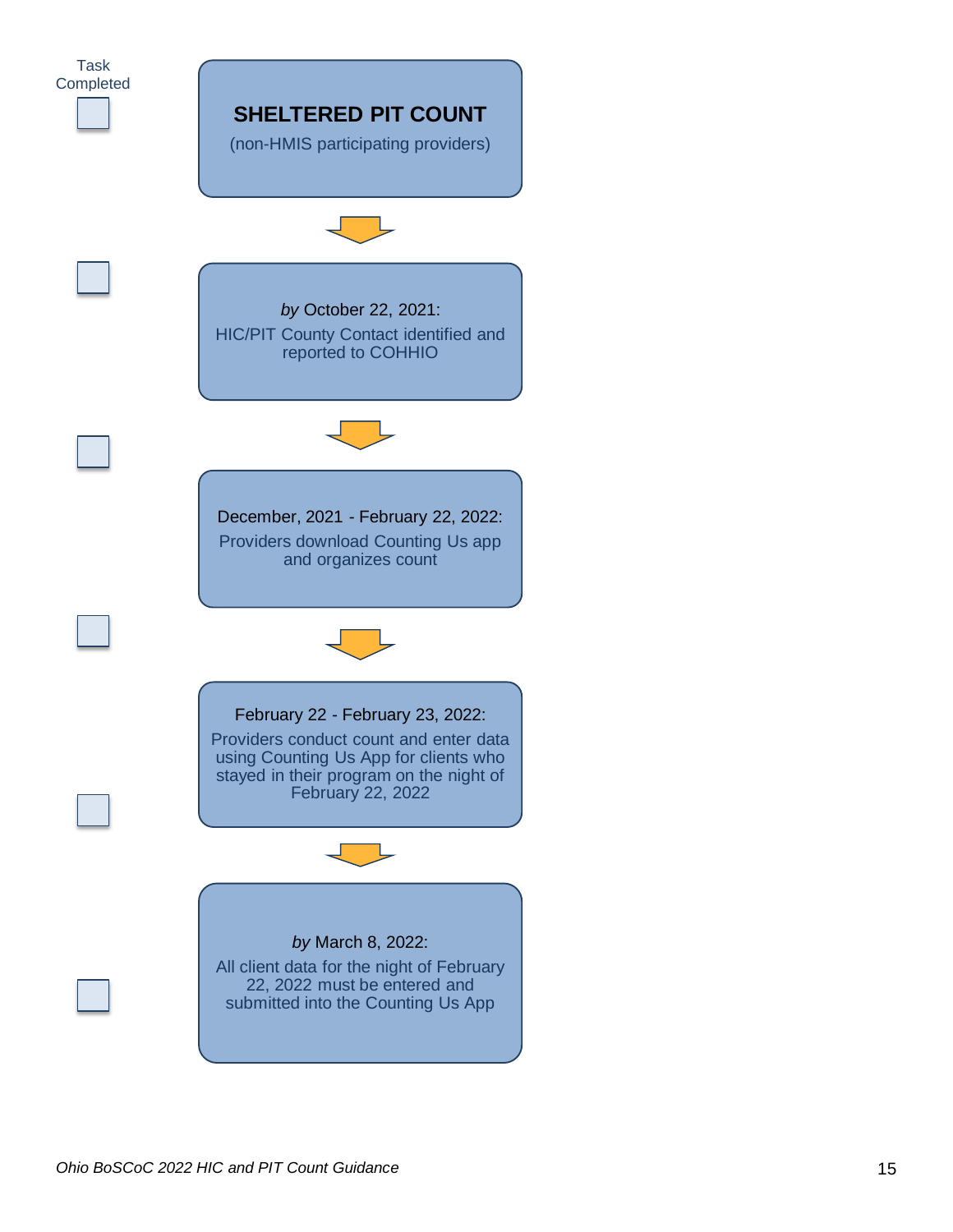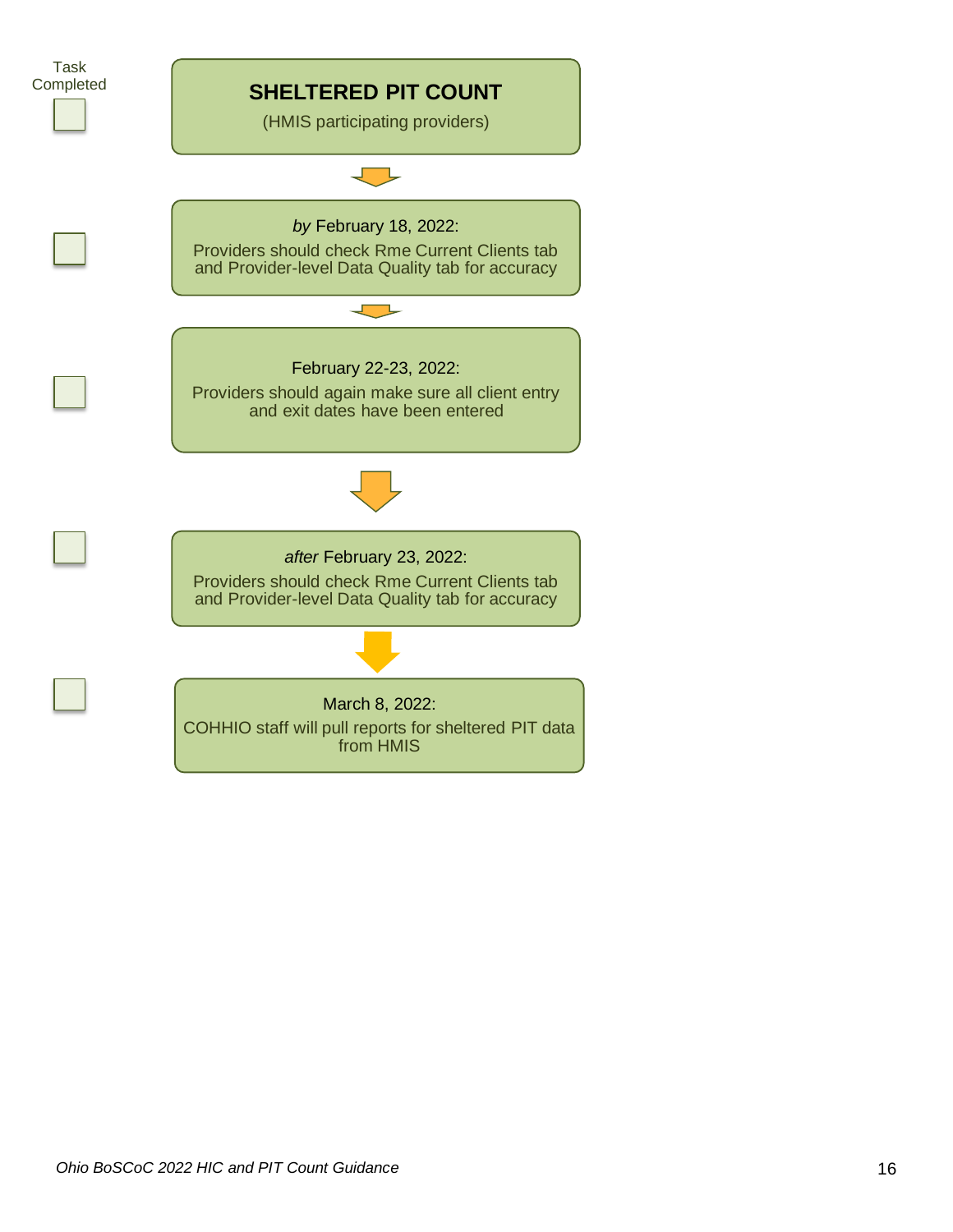# **APPENDIX C: Definitions**

*Adults with HIV/AIDS:* This subpopulation category of the PIT includes adults who have been diagnosed with AIDS and/or have tested positive for HIV.

*Adults with Serious Mental Illness (SMI):* this subpopulation category of the PIT includes adults with a severe and persistent mental illness or emotional impairment that seriously limits a person's ability to live independently. Adults with SMI must also meet the qualifications identified in the term for 'disability'.

*Adults with a Substance Use Disorder:* This subpopulation category of the PIT includes adults with a substance abuse problem (alcohol abuse, drug abuse, or both). Adults with a substance use disorder must also meet the qualifications identified in the term for "disability" (e.g., "is expected to be long*-*continuing or indefinite duration").

*Chronically Homeless Person or Family:* an unaccompanied homeless individual (18 or older) with a disability or a family with a head of household who has a disability who has either been continuously homeless for a year or more OR has had at least four (4) episodes of homelessness in the past three (3) years where the combined occasions total a length of time of at least 12 months.

To be considered chronically homeless during the PIT Count, persons must be sleeping in a place not meant for human habitation (e.g., living on the streets) and/or in emergency shelter during that time (not people in transitional housing programs).

*Dependent Child(ren)***:** persons under the age of 18 accompanied by one or more adults*.*

*Disability (Disabled):* an individual with one or more of the following conditions:

- A. A physical, mental, or emotional impairment, including an impairment caused by alcohol or drug abuse, posttraumatic stress disorder, or brain injury that:
	- (1) Is expected to be long-continuing or of indefinite duration;
	- (2) Substantially impedes the individual's ability to live independently; and
	- (3) Could be improved by the provision of more suitable housing conditions.
- B. A developmental disability, as defined in section 102 of the Developmental Disabilities Assistance and Bill of Rights Act of 2000 (42 U.S.C. 15002); or
- C. The disease of Acquired Immunodeficiency Syndrome (AIDS) or any condition arising from the etiologic agency for Acquired Immunodeficiency Syndrome (HIV)

*Emergency shelter:* any facility, the primary purpose of which is to provide temporary shelter for the homeless in general or for specific populations (e.g., domestic violence, HIV/AIDS, Veterans, etc.) of the homeless.

#### o **Persons staying in emergencies shelters should be included in the 2022 HIC and PIT Count**

*Episode:* a separate, distinct, and sustained stay on the streets and/or in an emergency homeless shelter. To be counted as a distinct episode, the period separating the occasions must include at least 7 nights of living in situation other than a place meant for human habitation, in an emergency shelter, or in a safe haven.

*Homeless:* according to HUD, a person is considered homeless ONLY when he/she resides in one of the places described below at the time of the PIT count:

*An unsheltered homeless person resides in:*

- *A place not meant for human habitation, such as cars, parks, sidewalks, alleys, transportation depots, abandoned buildings, commercial establishments (e.g., movie theaters, laundromats, restaurants), chicken coops or other farm outbuildings, campgrounds, or on the street<sup>i</sup> .*

*A sheltered homeless person resides in:*

- *An emergency shelter*
- *Transitional housing for homeless persons who originally came from the streets or emergency shelters* Emergency shelters (including temporary emergency shelters only open during severe weather) and transitional housing include domestic violence shelters, residential programs for runaway/homeless youth, and any hotel/motel/apartment voucher arrangements paid for by a public/private agency because the homeless person is homeless.

*Households Without Dependent Children:* single individuals and adult-only households, such as couples without children.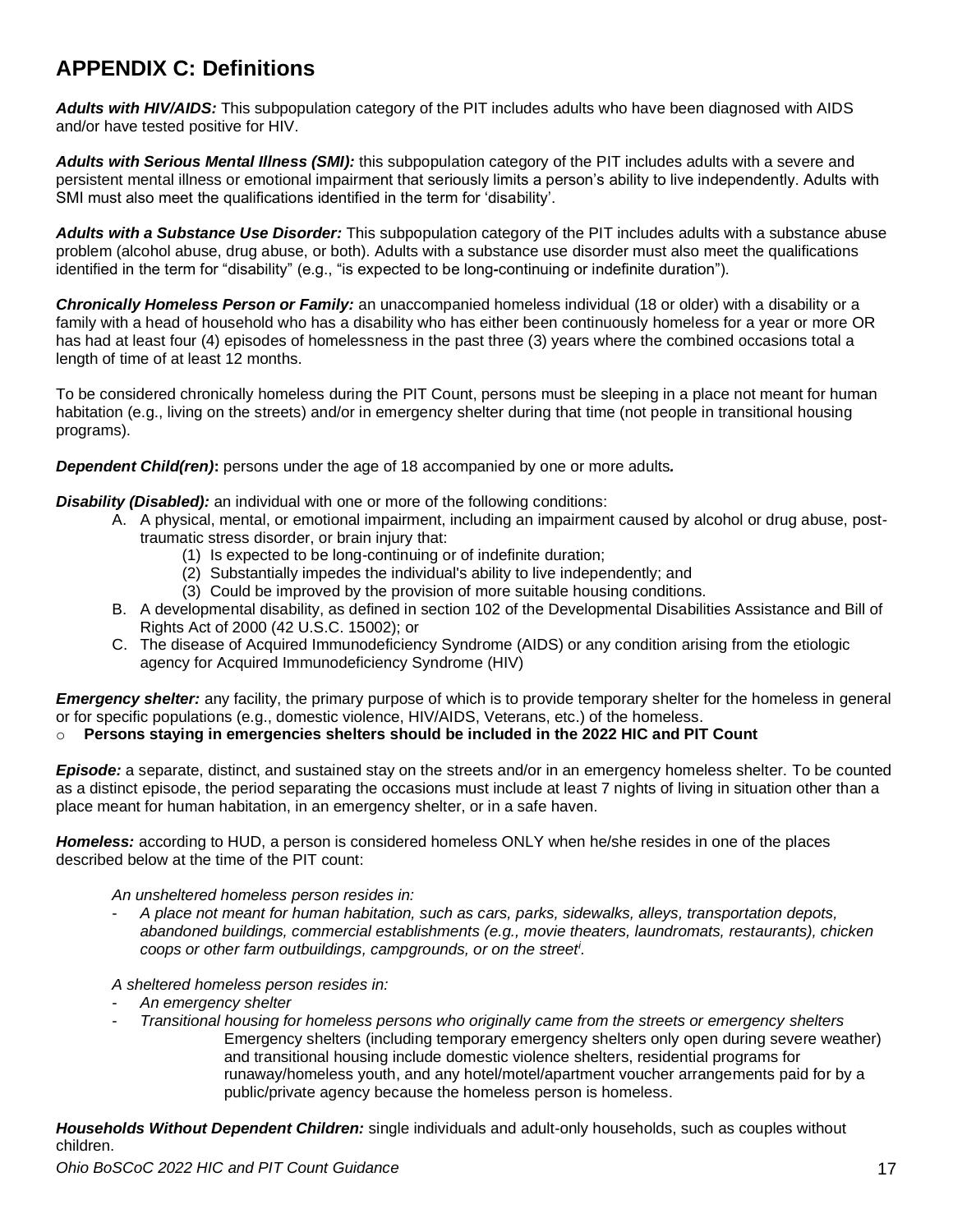*Individual:* single men, single women, and single persons of undetermined age or gender.

*Parenting Youth:* a youth who identifies as the parent or legal guardian of one or more children who are present with or sleeping in the same place as that youth parent, where there is no person over age 24 in the household.

*Permanent Supportive Housing:* a project type that provides housing of unlimited duration and supportive services to disabled homeless persons and families (at least one adult or child has a disability). The supportive services must be designed to meet the needs of the program participants and must be made available to them.

o **PSH beds/units should be included in 2022 HIC (and the number of people in those beds/units during the PIT Count), but those people should not be included in the sheltered PIT Count.** 

*Rapid Re-housing:* a project type that provides supportive services and/or short-term (up to 3 months) or medium-term (3 to 24 months) rental assistance as necessary to help a homeless individual or family, with or without disabilities, move as quickly as possible into permanent housing.

o **RRH beds/units should be included in 2022 HIC (and the number of people in those beds/units during the PIT Count), but those people should not be included in the sheltered PIT Count.** 

*Service-Based Count:* unsheltered homeless count method that utilizes the strategy of reaching out to persons based on their use of non-shelter services (e.g., soup kitchens, food pantries, Health Care for the Homeless facilities, outreach programs and mainstream social service agencies). These counts can generally be completed by interviewing the homeless person(s) present at the service site.

**Street/Public Places Count:** system of counting unsheltered homeless that utilizes a defined territory (known locations and/or covering every block) and intensity of data collection (counting, observation, and/or the use of interviewing). This approach is often utilized to find homeless persons innon-service locations (e.g., streets, parks, public buildings, vehicles, etc.).

*Transitional Housing:* a project type intended to facilitate the movement of homeless individuals and families to permanent housing. Homeless persons may live in transitional housing programs for up to 24 months and receive supportive services that enable them to live more independently. The supportive services may be provided by the organization managing the housing or coordinated by them and provided by other public or private agencies. Transitional housing can be provided in one structure or several structures, at one site or in multiple structures at scattered sites.

o **Persons staying in transitional housing should be included in the 2022 HIC and PIT Count**

*Unaccompanied Youth:* youth under age 25 who are not accompanied by a parent, guardian, or other adult over age 25 and are not a parent presenting with or sleeping in the same place as his/her child(ren.) Unaccompanied youth are single youth, youth couples, and groups of youth presenting together as a household.

*Unsheltered:* places not meant for human habitation, including automobiles, sidewalks, streets, parks, alleys, transportation depots, all night commercial establishments (e.g., truck stops, grocery stores), abandoned buildings, farm outbuildings and other similar places.

o **Persons living in places not meant for human habitation should be included in the 2022 PIT Count**

*Veteran:* person who has served on active duty in the Armed Forces of the United States. This does not include inactive military reserves or the National Guard unless the person was called up to active duty.

*Victim(s) of Domestic Violence:* person(s) who has been injured either emotionally, physically, or sexually through the "willful intimidation, assault, battery, sexual assault or other abusive behavior perpetrated by one family member, household member, or intimate partner against another".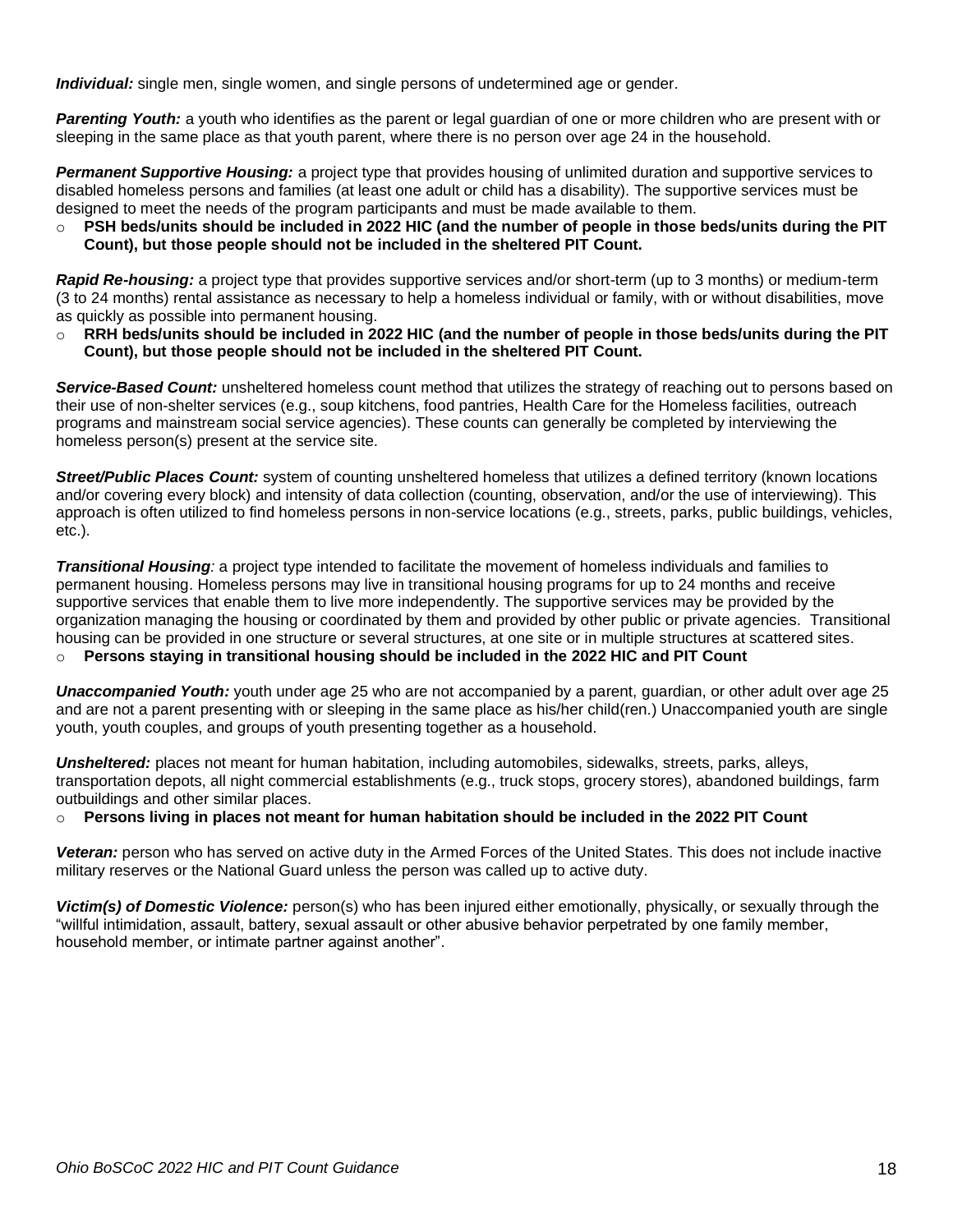# **APPENDIX D: HIC/PIT Count Guidance for Non-CoC Funded Projects**

This appendix provides clarification regarding non-CoC funded programs and persons to include in the 2022 Housing Inventory Count (HIC) and Point-in-Time Count (PIT).

## **HIC & PIT Guidance: Programs Serving Homeless Persons**

In addition to HUD's Continuum of Care (CoC) Program funding, there are several state and federally funded programs that provide assistance to homeless individuals and families. Following is a list of some of the most common programs used to assist homeless persons in Ohio, and guidance on whether persons being served by those programs should be counted as homeless during the 2022 PIT Count. Guidance on how to record units/participants on the Housing Inventory Chart (HIC) is included as well.

Please remember, only projects (and their beds/units) that are *dedicated to serving homeless persons* should be reported in the HIC, and only people in homeless dedicated emergency shelter and transitional housing projects should be reported as homeless in the PIT Count. Homeless dedicated projects are defined as:

- Projects where the primary intent is to serve homeless persons
- Projects that verify homeless status as part of eligibility determination
- Actual project clients are predominantly homeless (or, for PSH, were homeless at entry)

If you think your local program is homeless dedicated and assists persons who should be counted as homeless in the PIT count and included on the HIC, but the guidance below indicates otherwise, please contact Erica Mulryan at COHHIO (ericamulryan@cohhio.org or 614-280-1984, ext. 118) prior to the count to discuss the appropriate way to handle the PIT and HIC.

#### **ODSA Supportive Housing Program**

The Office of Community Development within the Ohio Development Services Agency (ODSA) distributes homeless assistance funding to programs around the state via its Supportive Housing Program. Following are programs funded by ODSA's Supportive Housing Program and whether or not persons in those programs should be counted in the PIT Count.

#### *Transitional Housing (project-based)*

Transitional Housing is a type of supportive housing used to facilitate the movement of homeless individuals and families to permanent housing. Homeless individuals and/or families may live from 3 to 24 months in the program and receive supportive services that enable them to live more independently. Transitional housing funded through ODSA's Supportive Housing Program must be project-based only, meaning that program participants must move out of the structure at the end of their time in the program.

#### *PIT: How to Count*

- Households with and without dependent children (and the total numbers of persons in those households) SHOULD be counted as sheltered homeless in the PIT Count
	- $\circ$  These persons and households should be counted as residing in transitional housing during the PIT Count

#### *HIC: How to Record*

• Record the total number of transitional housing beds and units in the HIC

#### *Permanent Supportive Housing*

Permanent Supportive Housing (PSH) is long-term housing with supportive services targeted to homeless persons with disabilities. Housing provided by this activity is permanent and not time limited.

#### *PIT: How to Count*

• Households with and without dependent children SHOULD NOT be counted as sheltered homeless in the PIT Count

#### *HIC: How to Record*

• Record the total number of permanent supportive housing beds and units in the HIC, *as well as the numbers of persons in those programs*

#### *Bridge Funding for PSH*

Bridge Funding for Permanent Supportive Housing (PSH) is a time-limited rental subsidy for homeless, disabled persons awaiting placement in PSH. Applicants for Bridge Funding must provide proof (e.g., a Shelter Plus Care or SHP PSH grant award letter, construction schedule, etc.) that a subsidized PSH unit will be available at the end of the subsidy term.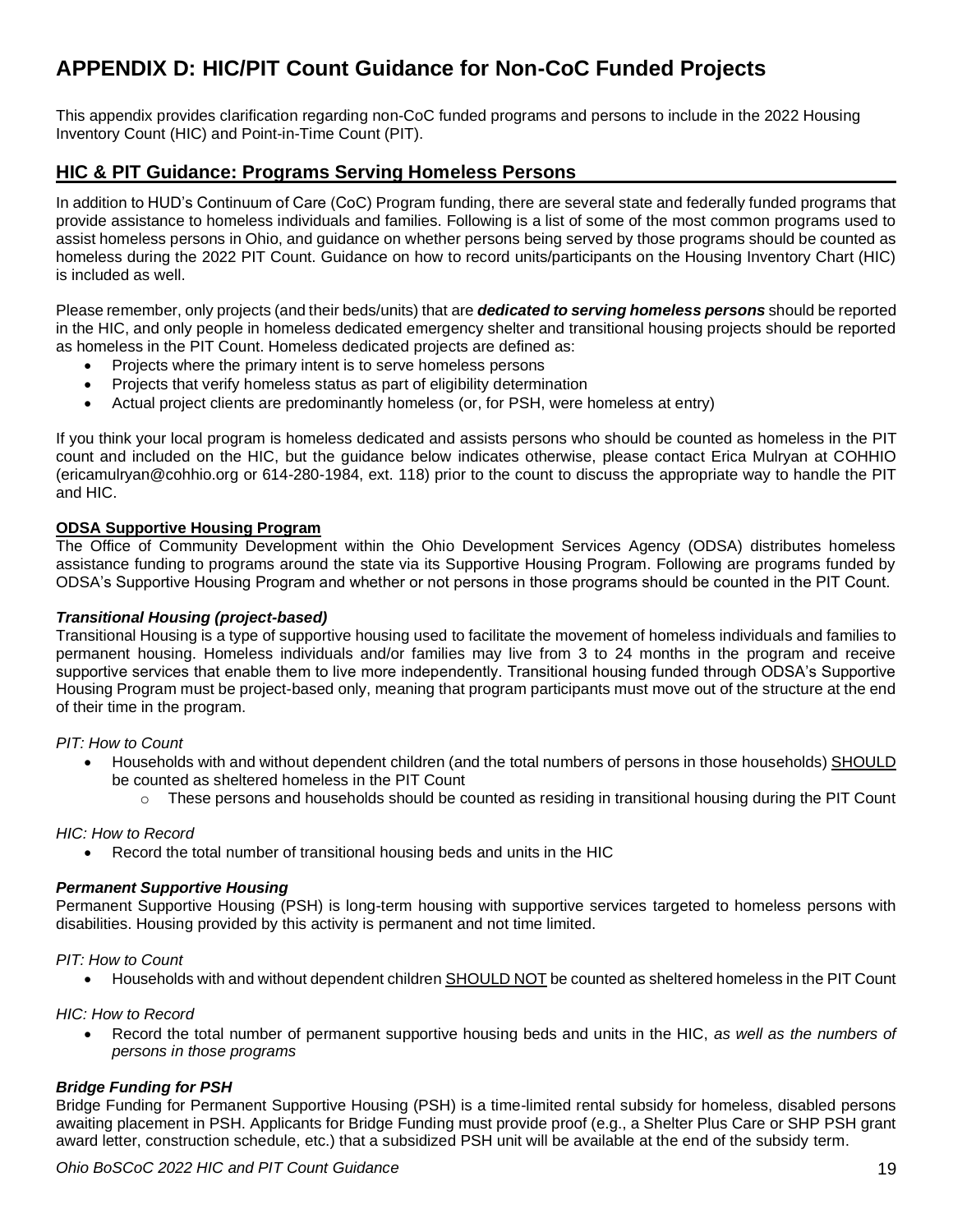#### *PIT: How to Count*

• Households with and without dependent children SHOULD NOT be counted as sheltered homeless in the PIT Count

*HIC: How to Record*

• Record the total number of bridge funding beds and units in use during the PIT Count night on the HIC, *as well as the numbers of persons in those programs*

#### **ODSA's Homeless Crisis Response Program**

#### *Emergency Shelter*

Emergency shelters provide temporary accommodations and essential services for homeless individuals and/or families. Emergency shelters have a maximum length of stay of 90 days or less.

#### *PIT: How to Count*

- Households with and without dependent children (and the total numbers of persons in those households) SHOULD be counted as sheltered homeless in the PIT Count
	- $\circ$  These persons and households should be counted as residing in emergency shelter during the PIT Count

#### *HIC: How to Record*

• Record the total number of emergency shelter beds and units in the HIC

#### *Rapid Re-housing*

Rapid Re-housing (RRH) provides temporary financial assistance and supportive services to rapidly re-house homeless individuals and families.

*PIT: How to Count* 

- Households with and without dependent children who have been housed with RRH assistance and are still receiving that assistance during the PIT Count SHOULD NOT be counted as sheltered or unsheltered homeless in the PIT Count
	- $\circ$  EXCEPTION: If a household is awaiting assistance to rapidly re-house them and is residing in an emergency shelter or hotel/motel paid for through a voucher arrangement in lieu of shelter during the PIT count, the shelter can count them as sheltered homeless on that day

#### *HIC: How to Record*

• Record the number of rapid re-housing beds and units occupied on the day of the PIT count in the Rapid Re-housing program type category in the HIC

#### **OhioMHAS Housing Assistance Program**

The Housing Assistance Program (HAP), funded by local boards and/or the Ohio Department of Mental Health and Addiction Services, is intended to assist persons with severe mental disabilities to access permanent, decent, safe, affordable rental housing until a permanent subsidy or housing can be obtained. This program does not serve exclusively homeless persons and is not explicitly time-limited.

#### *PIT: How to Count*

- Generally, households with and without dependent children SHOULD NOT be counted as sheltered homeless in the PIT Count
	- $\circ$  If you believe a program in your community serves homeless persons who should be counted in the PIT count, please contact COHHIO prior to the PIT count to discuss.

#### *HIC: How to Record*

- HAP beds and units SHOULD NOT be recorded on the HIC
	- $\circ$  If after conferring with COHHIO it is determined that persons served by your local HAP should be counted in the PIT Count, then those units and beds may be recorded on the HIC. Work with COHHIO to determine the appropriate program category type for the units and beds.

#### **Veterans' Programs**

There are a number of programs that provide services specifically to Veterans, some of whom may be homeless. Following is a list of the most common Veterans services programs used to assist homeless persons and whether or not persons in those programs should be counted in the HIC/PIT Count.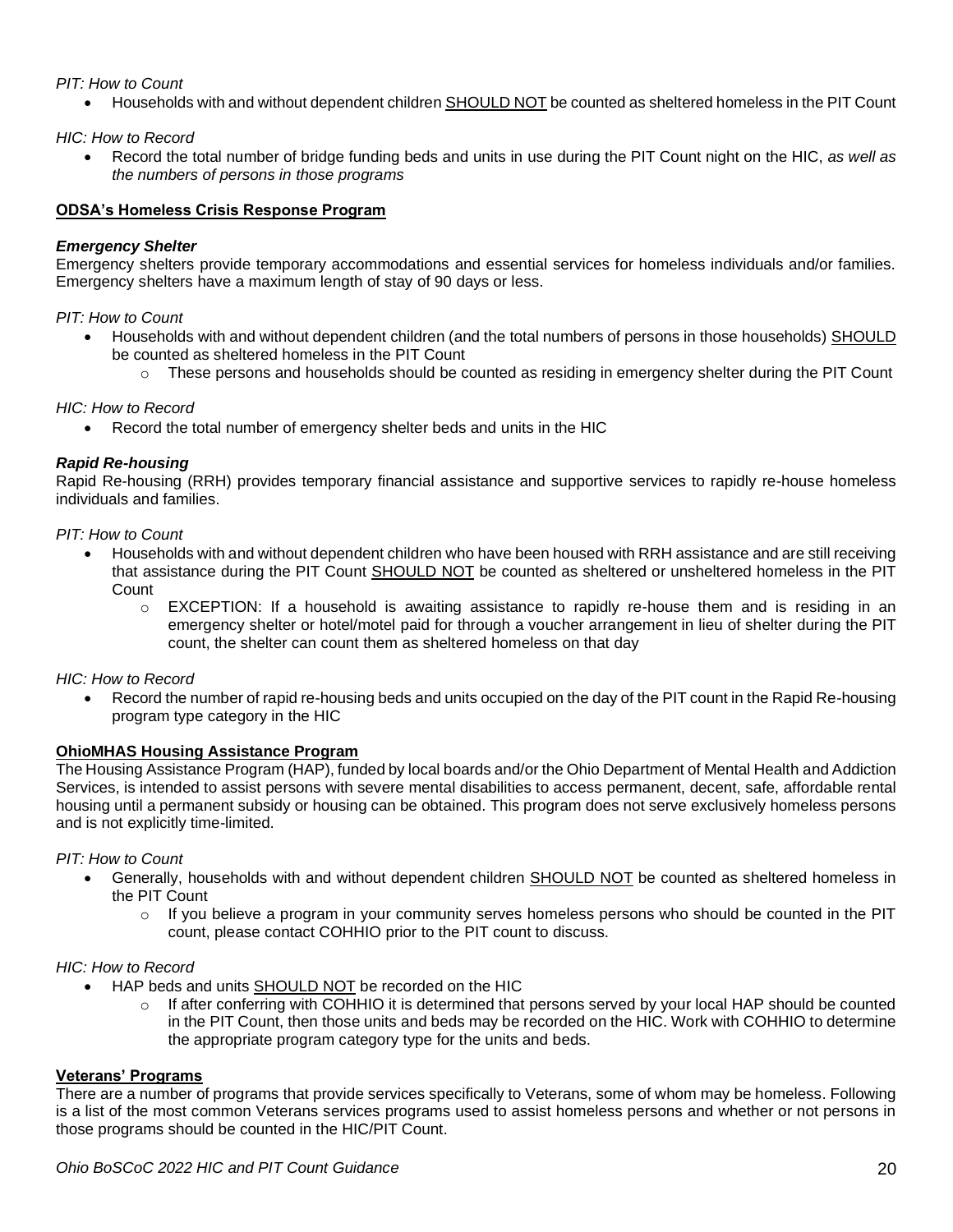#### *Veterans Affairs Supportive Housing*

The HUD-Veterans Affairs Supportive Housing (HUD-VASH) program combines Housing Choice Voucher rental assistance for homeless Veterans with case management and clinical services provided by the Department of Veteran's Affairs (VA). This is a permanent supportive housing program, which means persons being served by this program are no longer considered homeless, but there were homeless prior to entry.

#### *PIT: How to Count*

• Households with and without dependent children SHOULD NOT be counted as sheltered homeless in the PIT Count  $\circ$  However, the total number of people served by HUD-VASH vouchers will need to be reflected in the HIC

#### *HIC: How to Record*

- Record the total number of HUD-VASH vouchers available for use during the PIT Count in the HIC in the permanent supportive housing program type category, and the number of people in those beds/units during the PIT Count. The number of vouchers available should equal the number units for families + number of beds for households without children
	- o Record the number of vouchers AVAILABLE, not just those in use

#### *Veterans Affairs Medical Centers*

Veterans Affairs (VA) Medical Centers provide a wide array of inpatient and outpatient medical services to Veterans.

#### *PIT: How to Count*

• Households with and without dependent children SHOULD NOT be counted as sheltered homeless in the PIT Count

#### *HIC: How to Record*

• VA Medical Centers beds and units SHOULD NOT be recorded on the HIC

#### *Veterans Domiciliary Care*

The Veterans Domiciliary Care program provides inpatient care for ambulatory Veterans disabled by age or illness to rehabilitate them in anticipation of return to the community or to assist Veterans to reach their optimal level of functioning in a protective environment.

#### Veterans Domiciliary Care (prefix VADOM)

*PIT: How to Count*

• Households with and without dependent children SHOULD NOT be counted as sheltered homeless in the PIT Count

#### *HIC: How to Record*

• VADOM beds and units SHOULD NOT be recorded in the HIC

VA-funded Health Care for Homeless Veterans provider programs including, VA Community Contract Emergency Housing (prefix HCHV/EH), and Health Care for Homeless Veterans VA Community Contract Residential Treatment Program (prefix HCHV/RT)

*PIT: How to Count*

- Households with and without dependent children SHOULD be counted as sheltered homeless in the PIT Count
	- $\circ$  These persons and households should be counted as residing in emergency shelter during the PIT Count

#### *HIC: How to Record*

- Record the number of beds and units in the emergency shelter program component type in the HIC
	- $\circ$  The prefix HCHV/EH or HCHV/RT should be used before the program name in the HIC

#### *VA-Funded TH Programs*

The VA funds two different transitional housing programs that serve homeless Veterans.

VA Grant Per Diem (GPD)

#### *PIT: How to Count*

- Households (and the total numbers of persons in those households) SHOULD be counted as sheltered homeless in the PIT Count
	- $\circ$  These persons and households should be counted as residing in transitional housing during the PIT Count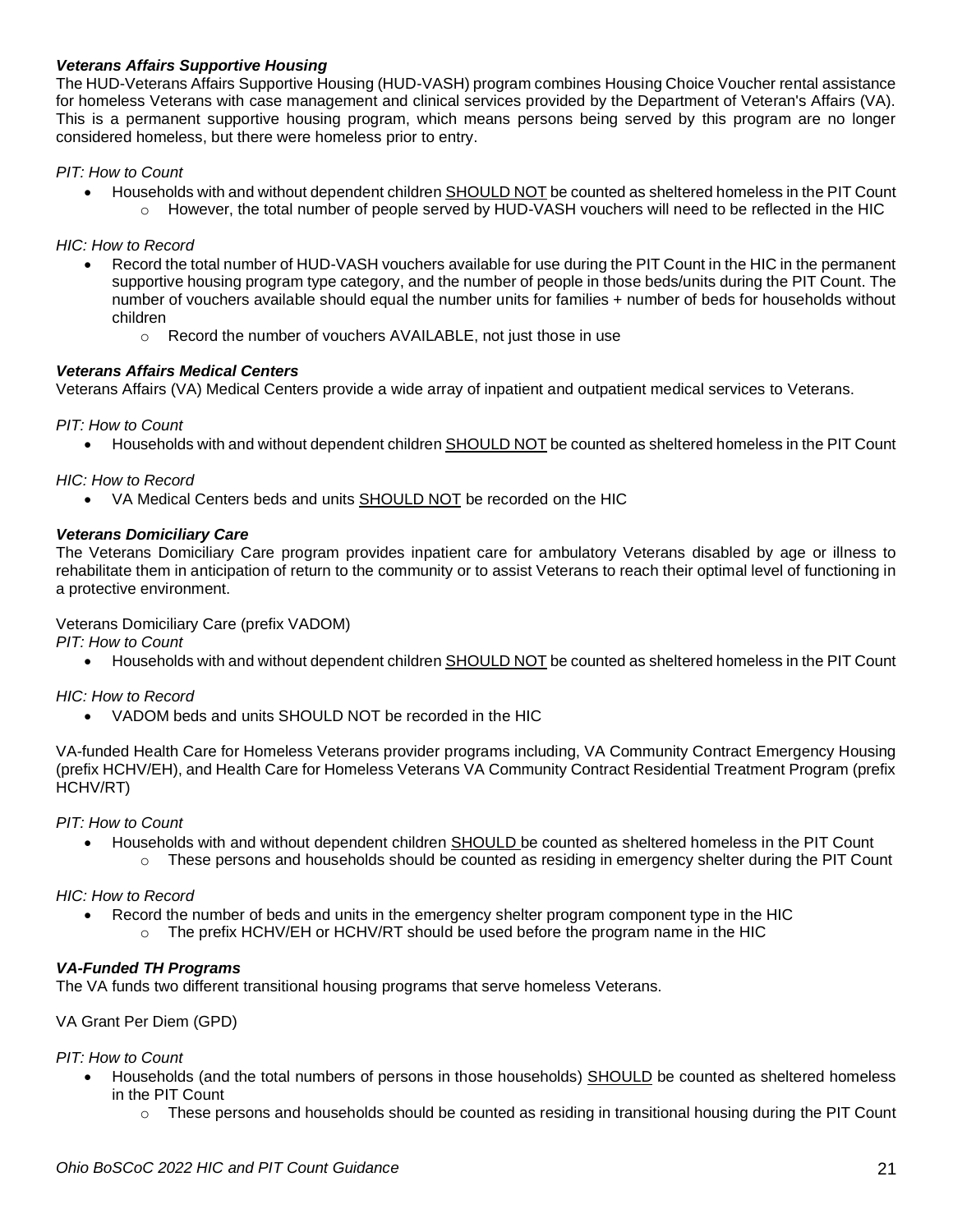#### *HIC: How to Record*

- Record the total number of beds and units in the transitional housing program component type in the HIC
	- $\circ$  The prefix GPD should be used before the program name in the HIC

#### *Supportive Services for Veteran Families (SSVF)*

The VA's SSVF program offers both homelessness prevention and rapid re-housing assistance to homeless or at-risk veteran families. Only SSVF rapid re-housing beds/units should be recorded in the HIC, and they should only be recorded if all of the following criteria are met

- SSVF participant is actively enrolled in the provider program on the night of the count
- SSVF participant housing status at program entry is 'literally homeless'
- SSVF participant is no longer literally homeless and is in permanent housing on the night of the count, AND
- SSVF participant is receiving financial assistance and/or housing relocation and stabilization services on the night of the inventory count.

#### *PIT: How to Count*

• Households (and the total numbers of persons in those households) SHOULD NOT be counted as sheltered homeless in the PIT Count

#### *HIC: How to Record*

- Record the total number of beds and units occupied on the day of the PIT count in the rapid re-housing program component type in the HIC, if all of the above criteria are met, *as well as the numbers of persons in those programs*
	- o The prefix SSVF should be used before the program name in the HIC

#### **Substance Abuse Treatment Programs**

There are a variety of substance abuse treatment and recovery programs in Ohio, including inpatient, outpatient, and transitional programs (e.g., halfway houses). Although these programs typically serve a general population, homeless persons are sometimes served as well.

#### *PIT: How to Count*

- Generally, households with and without dependent children SHOULD NOT be counted as sheltered homeless in the PIT Count
	- $\circ$  If you believe a program in your community serves homeless persons who should be counted in the PIT count, please contact COHHIO prior to the PIT count to discuss.

#### *HIC: How to Record*

- Substance Abuse Treatment beds and units SHOULD NOT be recorded on the HIC
	- $\circ$  If after conferring with COHHIO it is determined that persons served by your local program should be counted in the PIT Count, then those units and beds may be recorded on the HIC. Work with COHHIO to determine the appropriate program category type for the units and beds.

#### **Extreme Weather Shelters**

Shelters and community spaces opened in times of extreme cold for persons with no other safe place to stay (sometimes called 'cold shelters') are considered homeless dedicated projects and should generally be included on the HIC as emergency shelter and persons in those shelters should be counted as homeless in the PIT Count. However, if a cold shelter is not open overnight, then the program should not be reflected on the HIC.

#### *PIT: How to Count*

- Households with and without dependent children (and the total numbers of persons in those households) SHOULD be counted as sheltered homeless in the PIT Count
	- $\circ$  These persons and households should be counted as residing in emergency shelter during the PIT Count, if the cold shelter provides overnight accommodations

#### *HIC: How to Record*

• Record the total number of emergency shelter beds and units in the HIC, as long as the cold shelter provides overnight accommodations